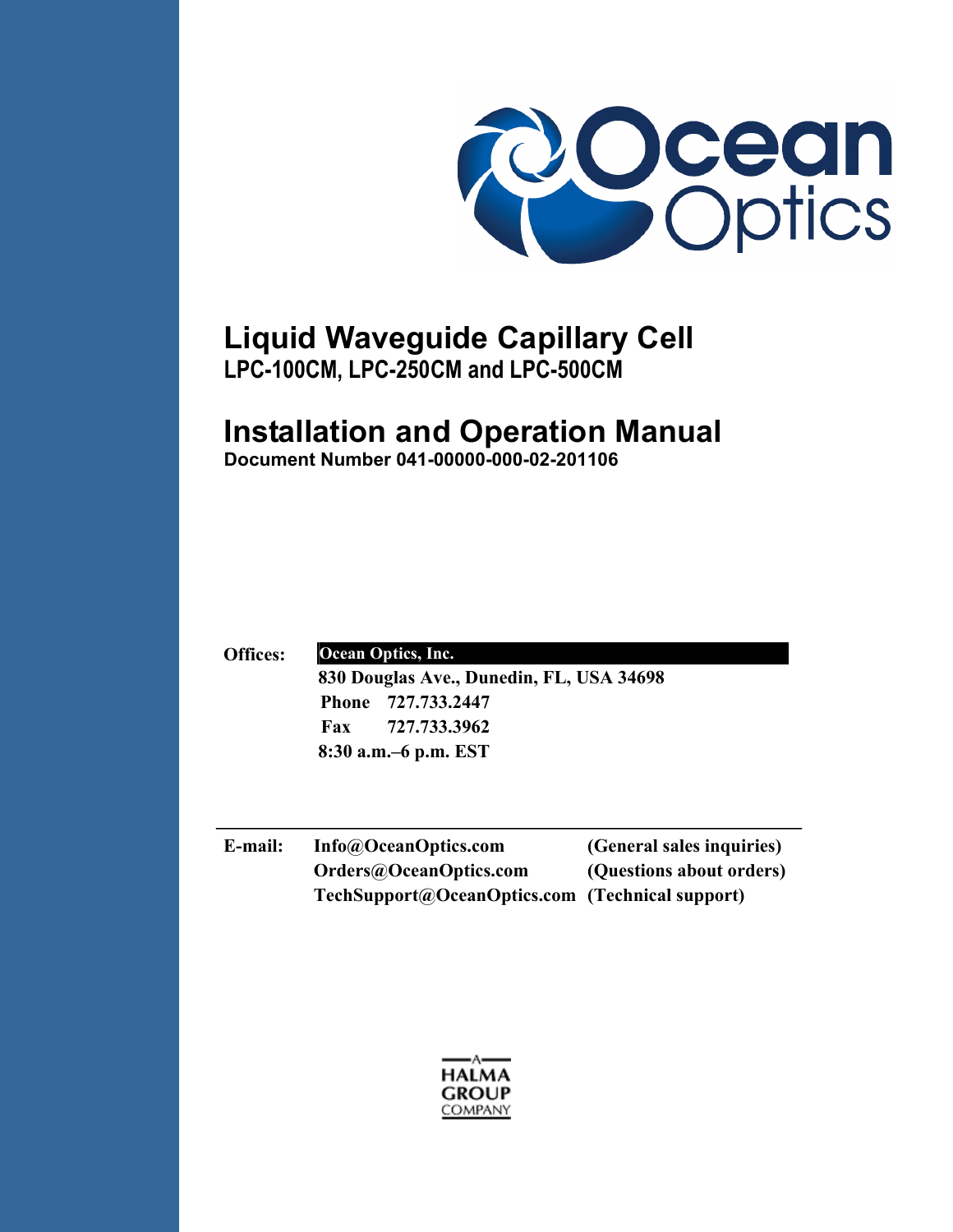#### **Additional Ocean Optics Asia**

**Offices:**

**666 Gubei Road, Kirin Tower, Suite 601B, Changning District, Shanghai, PRC. 200336 Phone 86.21.5206.8686 Fax 86.21.5206.8686**

**E-Mail Sun.Ling@OceanOptics.com**

#### **Ocean Optics EMEA**

**Sales and Support Center Geograaf 24, 6921 EW DUIVEN, The Netherlands Phone 31-(0)26-3190500 Fax 31-(0)26-3190505 E-Mail** Info@OceanOptics.eu

 **Regional Headquarters Maybachstrasse 11 73760 Ostfildern Phone 49-711 34 16 96-0 Fax 49-711 34 16 96-85 E-Mail Sales@Mikropack.de**

#### **Copyright © 2004 Ocean Optics, Inc.**

All rights reserved. No part of this publication may be reproduced, stored in a retrieval system, or transmitted, by any means, electronic, mechanical, photocopying, recording, or otherwise, without written permission from Ocean Optics, Inc.

This manual is sold as part of an order and subject to the condition that it shall not, by way of trade or otherwise, be lent, re-sold, hired out or otherwise circulated without the prior consent of Ocean Optics, Inc. in any form of binding or cover other than that in which it is published.

#### **Trademarks**

Microsoft, Windows, Windows 95, Windows 98, Windows Me, Windows NT, Windows 2000, Windows XP and Excel are either registered trademarks or trademarks of Microsoft Corporation.

#### **Limit of Liability**

Every effort has been made to make this manual as complete and as accurate as possible, but no warranty or fitness is implied. The information provided is on an "as is" basis. Ocean Optics, Inc. shall have neither liability nor responsibility to any person or entity with respect to any loss or damages arising from the information contained in this manual.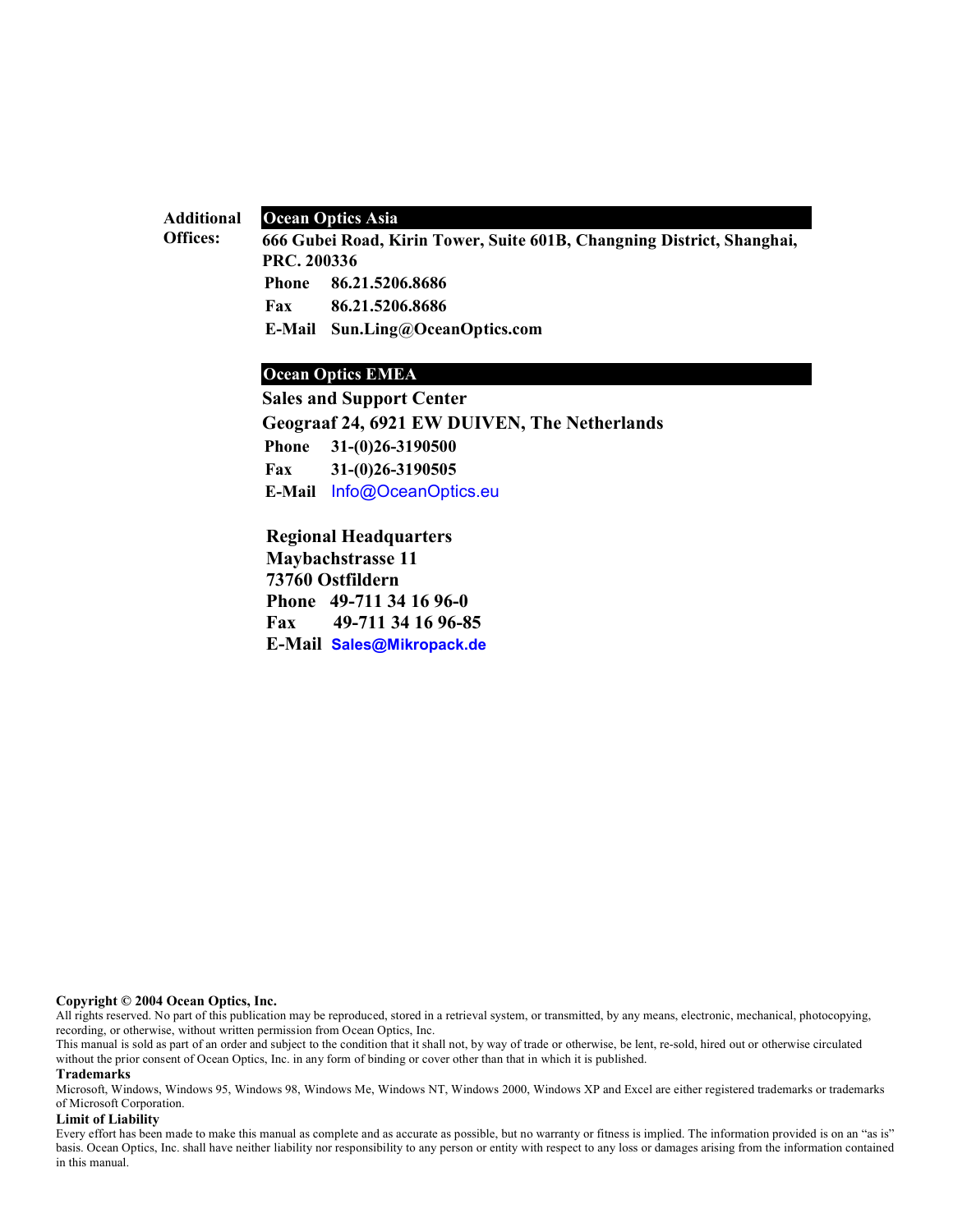# **Important Safety Notices**

- <span id="page-2-0"></span>1. Do NOT use perfluorinated solvents with the LWCC because the amorphous fluoropolymer tubing is soluble in these chemicals.
- 2. Do NOT exceed a fluid pressure of 45 PSI.
- 3. LWCC will function with most liquids (one exception: perfluorinated solvents) having a refractive index >1.30.
- 4. Ensure that the plumbing fittings through the front panel are tight and free of leaks.
- 5. Minimize the injection of bubbles into the LWCC since they will cause erratic results. Continuous pumping will typically flush the bubbles through the system.
- 6. At the end of each experimental session, flush the system with solvent and then pump dry. Avoid leaving fluid in the LWCC for extended periods of time. Ocean Optics' Waveguide Cleaning Kit (LPC-CLEANKIT) is recommended for cleaning the LWCC between uses and sample runs.
- <span id="page-2-1"></span>7. Opening the chassis invalidates the warranty. Components inside are very fragile and are not user-serviceable. Contact Ocean Optics immediately if you have trouble with the instrument.
- 8. **WARNING: THIS EQUIPMENT IS NOT DESIGNED OR INTENDED FOR USE ON HUMANS.**

### **Warranty**

WPI (World Precision Instruments, Inc.) warrants to the original purchaser that this equipment, including its components and parts, shall be free from defects in material and workmanship for a period of one year\* from the date of receipt. WPI's obligation under this warranty shall be limited to repair or replacement, at WPI's option, of the equipment or defective components or parts upon receipt thereof f.o.b. WPI, Sarasota, Florida U.S.A. Return of a repaired instrument shall be f.o.b. Sarasota.

The above warranty is contingent upon normal usage and does not cover products which have been modified without WPI's approval or which have been subjected to unusual physical or electrical stress or on which the original identification marks have been removed or altered. The above warranty will not apply if adjustment, repair or parts replacement is required because of accident, neglect, misuse, failure of electric power, air conditioning, humidity control, or causes other than normal and ordinary usage.

To the extent that any of its equipment is furnished by a manufacturer other than WPI, the foregoing warranty shall be applicable only to the extent of the warranty furnished by such other manufacturer. This warranty will not apply to appearance terms, such as knobs, handles, dials or the like.

WPI makes no warranty of any kind, express or implied or statutory, including without limitation any warranties of merchant ability and/or fitness for a particular purpose. WPI shall not be liable for any damages, whether direct, indirect, special or consequential arising from a failure of this product to operate in the manner desired by the user. WPI shall not be liable for any damage to data or property that may be caused directly or indirectly by use of this product.

Electrodes, batteries and other consumable parts are warranted for 30 days only from the date on which the customer receives these items.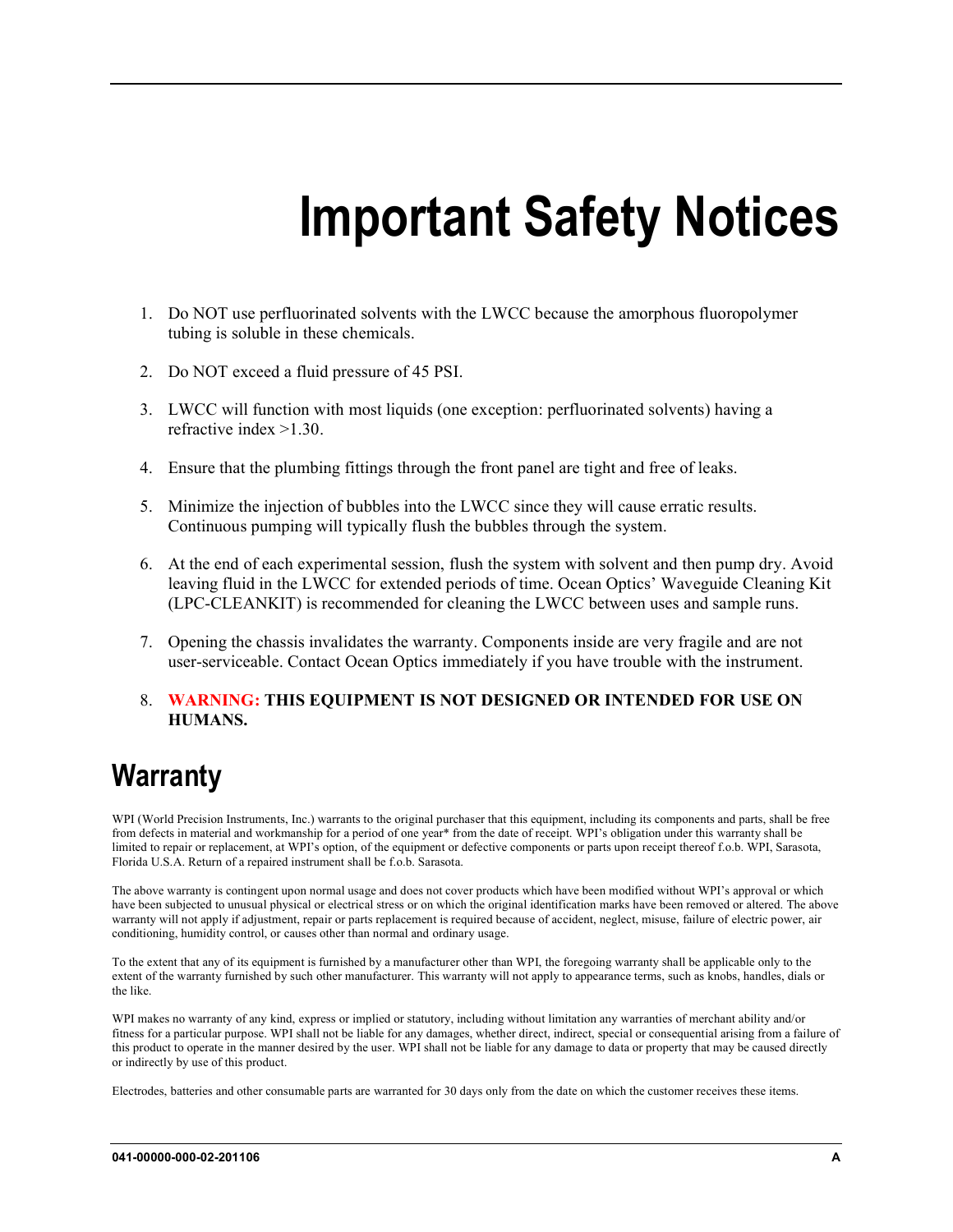

### <span id="page-3-0"></span>**Claims and Returns**

Inspect all shipments upon receipt. Missing cartons or obvious damage to cartons should be noted on the delivery receipt before signing. Concealed loss or damage should be reported at once to the carrier and an inspection requested. All claims for shortage or damage must be made within 10 days after receipt of shipment. Claims for lost shipments must be made within 30 days of invoice or other notification of shipment. Please save damaged or pilfered cartons until claim settles. In some instances, photographic documentation may be required. Some items are time sensitive; WPI assumes no extended warranty or any liability for use beyond the date specified on the container.

- WPI cannot be held responsible for items damaged in shipment en route to us. Please enclose merchandise in its original shipping container to avoid damage from handling. We recommend that you insure merchandise when shipping. The customer is responsible for paying shipping expenses including adequate insurance on all items returned.
- Do not return any goods to WPI without obtaining prior approval and instructions (RMA#) from our returns department. Goods returned unauthorized or by collect freight may be refused. The RMA# must be clearly displayed on the outside of the box, or the package will not be accepted. Please contact the RMA department for a request form.
- Goods returned for repair must be reasonably clean and free of hazardous materials.
- A handling fee is charged for goods returned for exchange or credit. This fee may add up to 25% of the sale price depending on the condition of the item. Goods ordered in error are also subject to the handling fee.
- Equipment built as a special order cannot be returned.
- Always refer to the RMA# when contacting WPI to obtain a status of your returned item.
- For any other issues regarding a claim or return, please contact the RMA department:

#### **World Precision Instruments, Inc.**

International Trade Center 175 Sarasota Center Boulevard Sarasota FL 34240-9258 USA Tel: 941-371-1003 • Fax: 941-377-5428 • E-mail: sales@wpiinc.com • Internet: http://www.wpiinc.com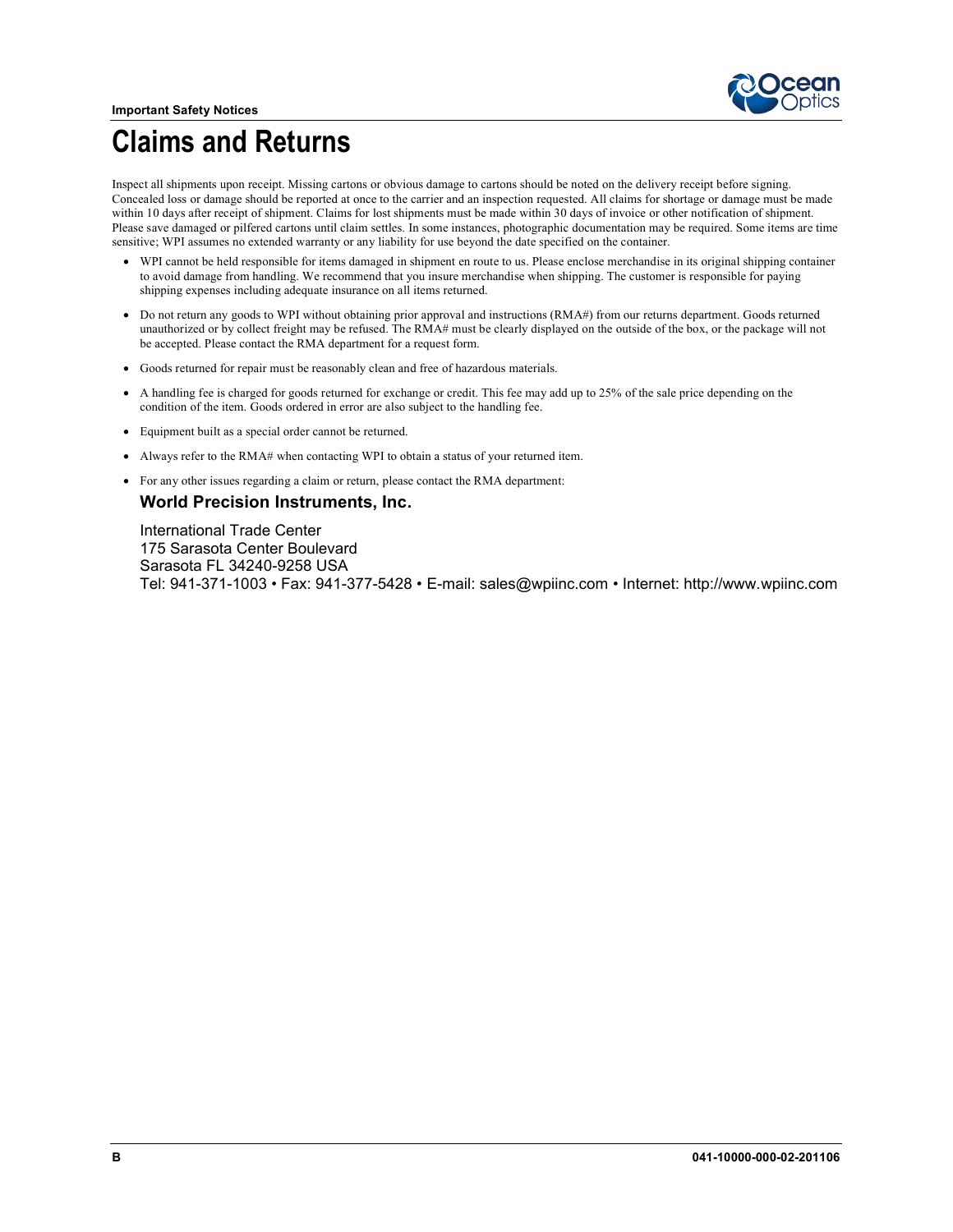# **Table of Contents**

### 

###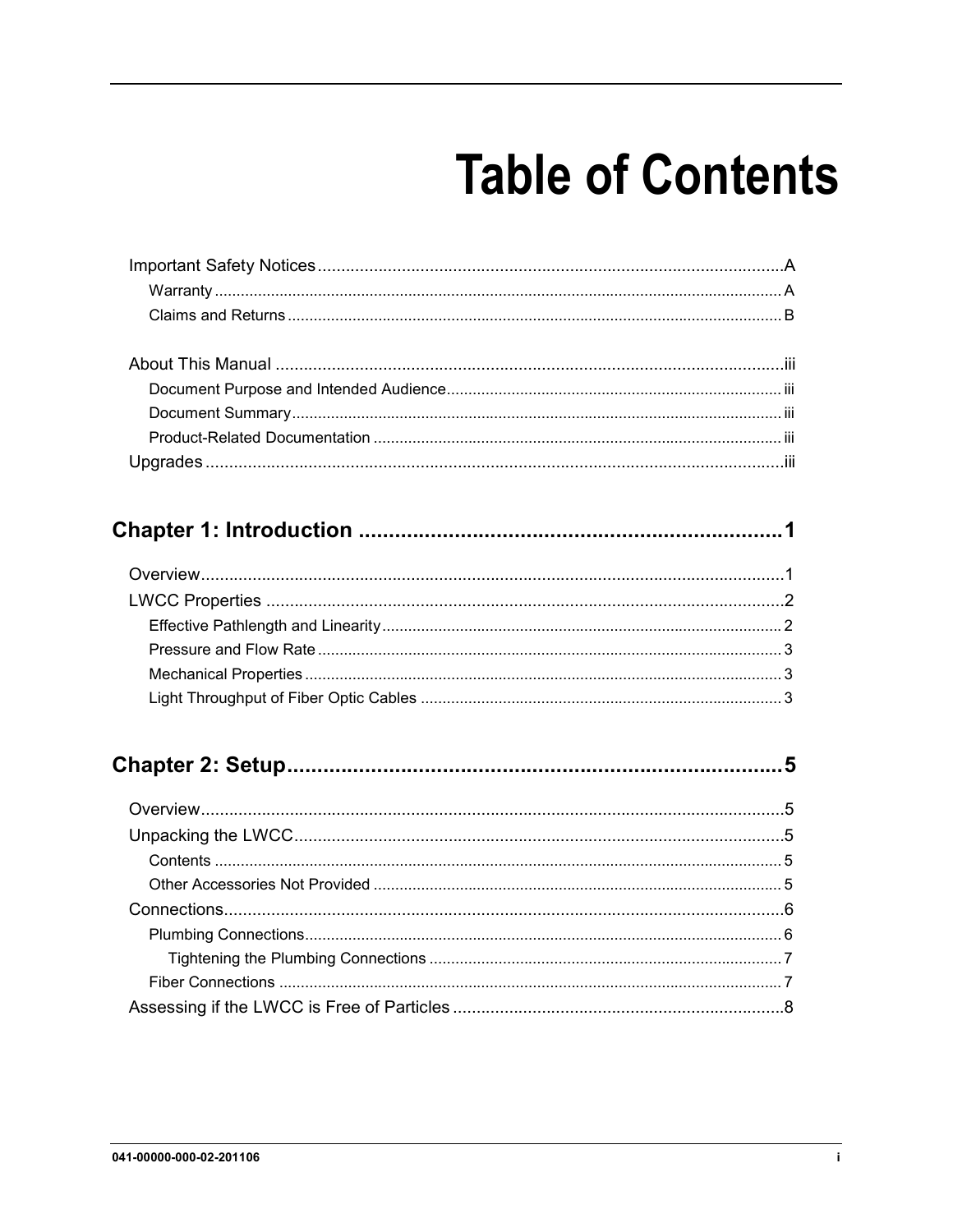

###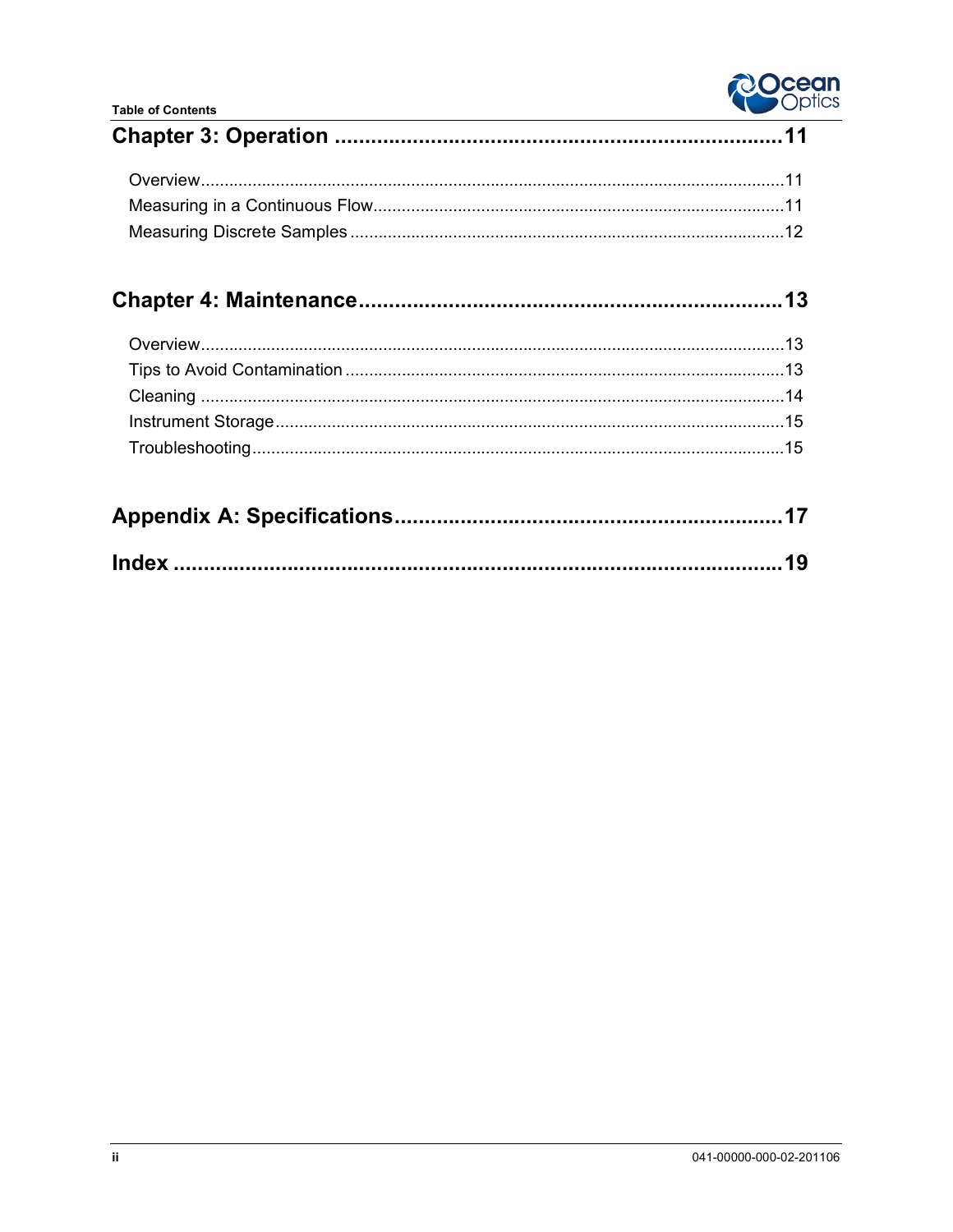# <span id="page-6-1"></span><span id="page-6-0"></span>**About This Manual**

### <span id="page-6-2"></span>**Document Purpose and Intended Audience**

This document provides the LWCC user with instructions for setting up, running and maintaining the LWCC device.

### **Document Summary**

| <b>Chapter</b>                 | <b>Description</b>                                                                                                                                   |
|--------------------------------|------------------------------------------------------------------------------------------------------------------------------------------------------|
| Chapter 1: <i>Introduction</i> | Contains descriptive information about the LWCC and its<br>properties.                                                                               |
| Chapter 2: Setup               | Contains a list of package contents and unpacking instructions.<br>Also provides instructions for making fiber and plumbing<br>connections.          |
| Chapter 3: <i>Operation</i>    | Contains instructions for measuring a continuous flow and<br>discrete samples with the LWCC.                                                         |
| Chapter 4: Maintenance         | Provides tips for avoiding contamination, as well as cleaning<br>instructions and storage recommendations. Also contains a<br>troubleshooting table. |
| Appendix A: Specifications     | Provides technical specifications for the LWCC.                                                                                                      |

### <span id="page-6-3"></span>**Product-Related Documentation**

<span id="page-6-4"></span>You can access documentation for Ocean Optics products by visiting our website at **[http://www.oceanoptics.com](http://www.oceanoptics.com/)**. Select *Technical → Operating Instructions*, then choose the appropriate document from the available drop-down lists. Or, use the **Search by Model Number** field at the bottom of the web page.

Engineering-level documentation is located on our website at *Technical → Engineering Docs.*

# **Upgrades**

Occasionally, you may find that you need Ocean Optics to make a change or an upgrade to your system. To facilitate these changes, you must first contact Customer Support and obtain a Return Merchandise Authorization (RMA) number. Please contact Ocean Optics for specific instructions when returning a product.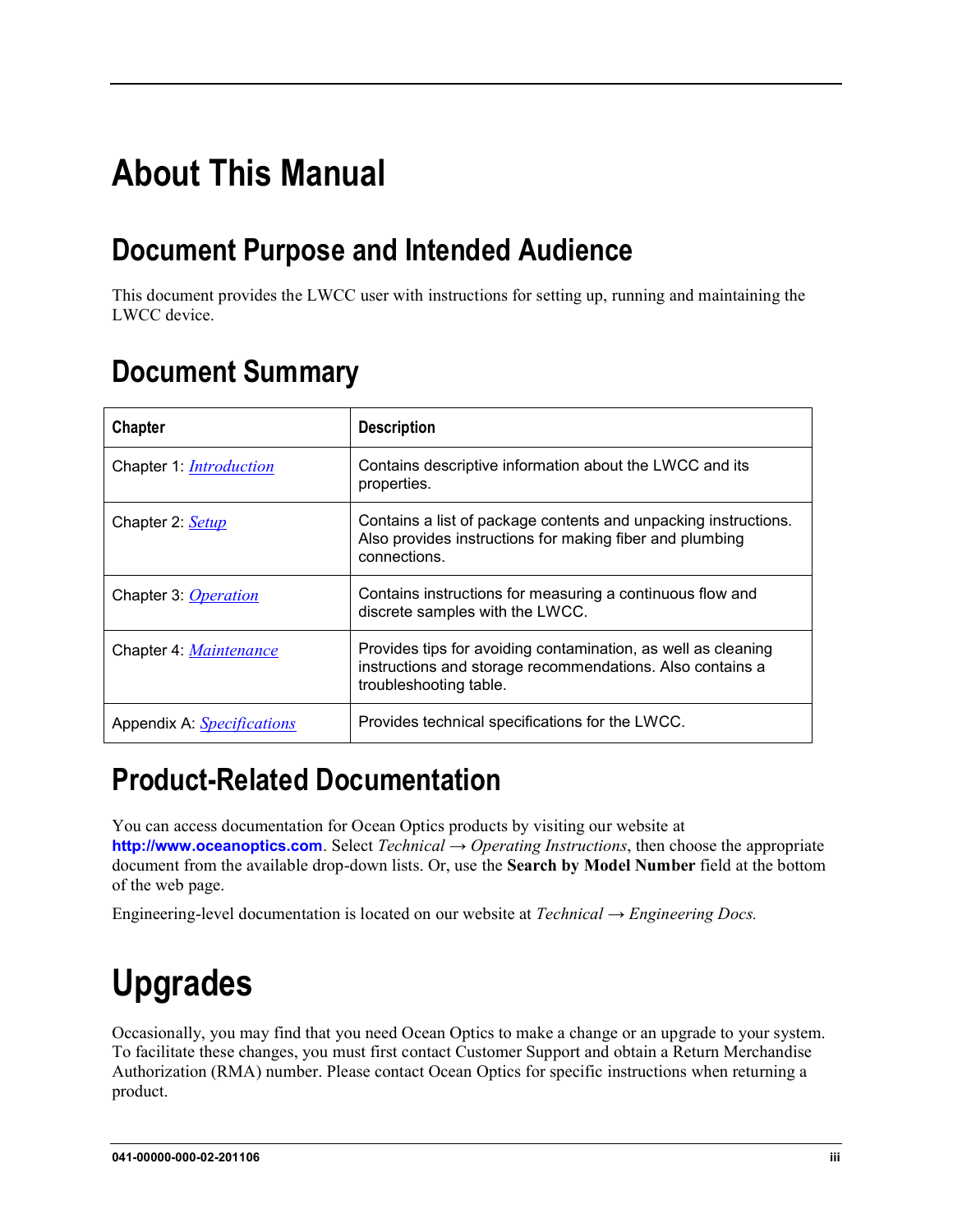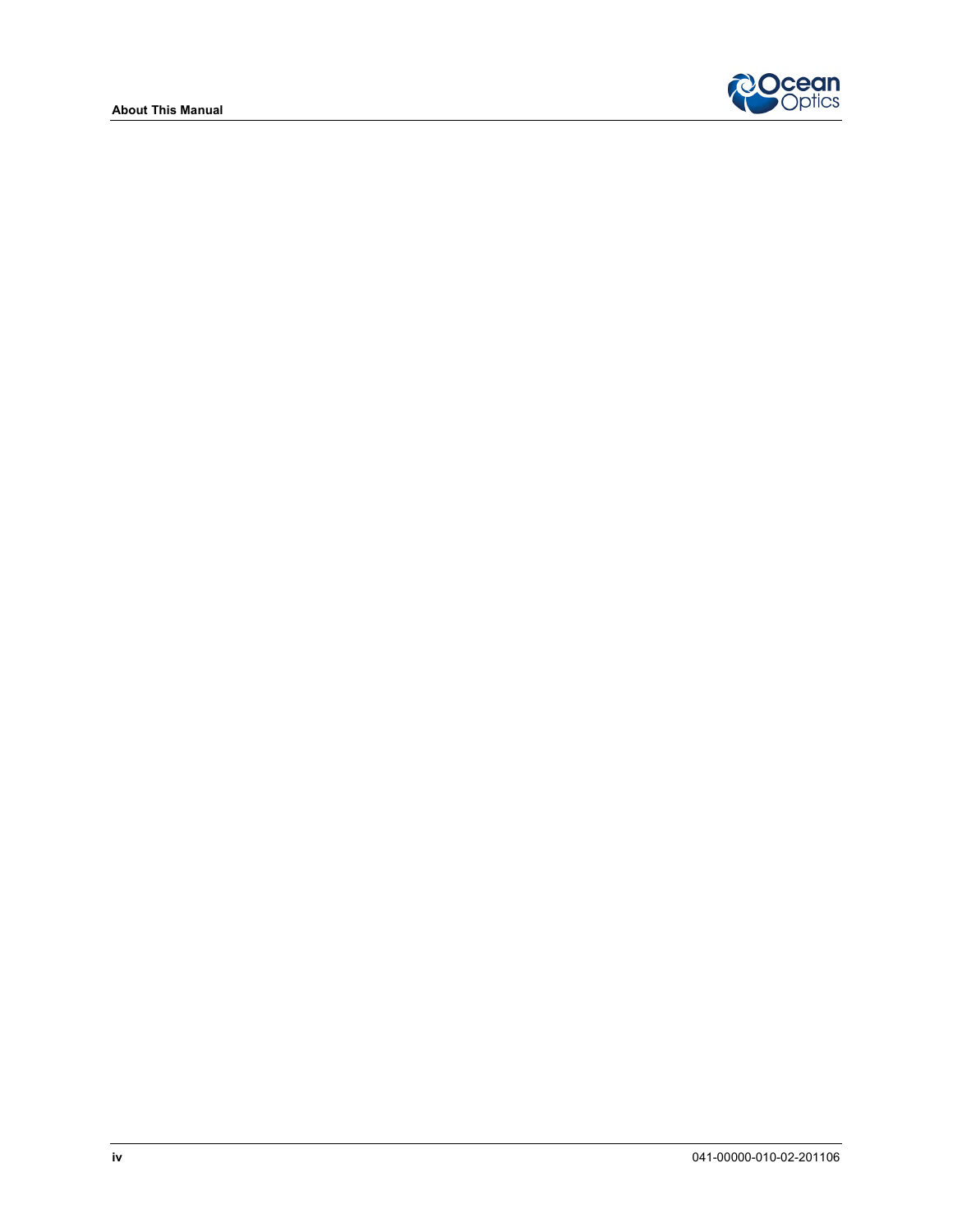# **Chapter 1**

# **Introduction**

## <span id="page-8-1"></span><span id="page-8-0"></span>**Overview**

The Liquid Waveguide Capillary Cell (LWCC) from Ocean Optics features optical sample cells that combine an increased optical pathlength (50–500 cm) with small sample volumes ( $125-1250 \mu L$ ) with fiber optic capabilities. The LWCC connects with optical fibers to Ocean Optics' high-sensitivity fiber optic spectrometers and compact light sources via SMA terminations for simple, efficient measurement of low-volume or low-concentration (ppb-ppt) aqueous samples. The LWCC functions with most liquids (with the exception of perfluorinated solvents) having a refractive index >1.30.

Similar to optical fibers, light is confined within the (liquid) core of an LWCC by total internal reflection at the core/wall interface. Ultra-sensitive absorbance measurements can be performed in the ultraviolet (UV), visible (VIS) and near-infrared (NIR) ranges to detect low sample concentrations in a laboratory or process control environment. According to Beer's Law, the absorbance signal is proportional to chemical concentration and light path length. Compared with a standard 1-cm cell, a 1-mAU signal is enhanced fifty-fold with a 50-cm cell to 50 mAU using the LWCC's patented aqueous waveguide technology.

The LWCC is available in 1-meter (LPC-100CM), 2-meter (LPC-250CM) and 5-meter (LPC-500CM) pathlengths for absorbance measurements.

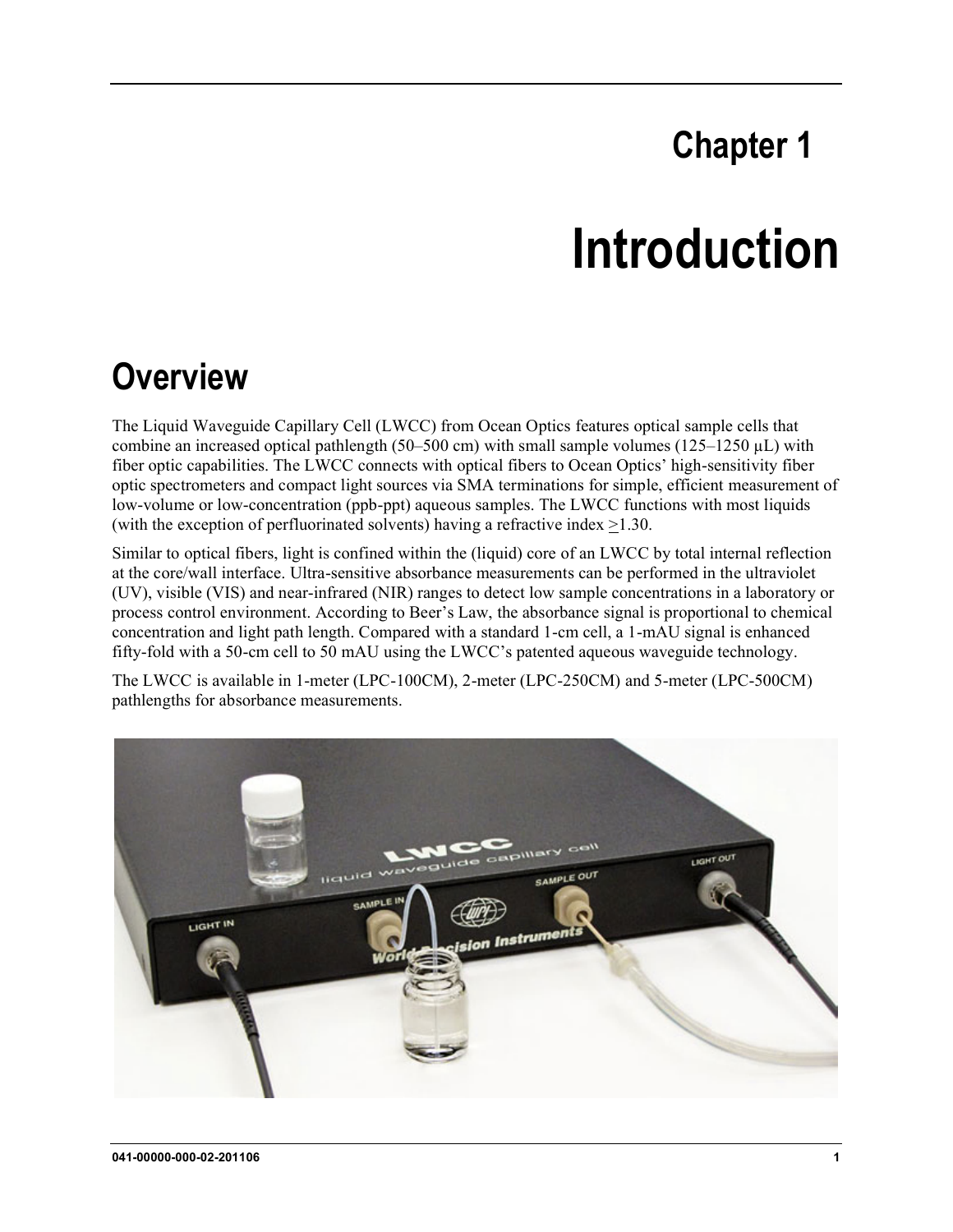

# <span id="page-9-0"></span>**LWCC Properties**

Similar to optical fibers, light is confined within the (liquid) core of an LWCC by total internal reflection at the core/wall interface. Optical fibers are then used to transport light to and from the sensor cell. Designed for use with fiber optics, both LWCCs require only small sample volumes and have a high optical throughput.

The LWCC is made from fused silica tubing with an outer coating of a low refractive index polymer. The core liquid is contained by the synthetic silica tube coated with the low refractive index cladding material. Placing the refractive surface outside the silica protects it from undesirable effects of the liquid. In addition, the fused silica wall is impermeable to gases.





### <span id="page-9-1"></span>**Effective Pathlength and Linearity**

Effective pathlength and linearity have been extensively studied with the LWCC. Effective pathlength is defined as the equivalent pathlength of the cell, assuming the LWCC strictly follows Beer's law. Although there have been several reports in the literature in which calculation of effective pathlength has been performed, the theoretical basis by which to calculate the effective pathlength of the LWCC has not yet been established. It is, therefore, currently determined experimentally. The effective optical pathlength was determined to be slightly shorter than the physical pathlength  $(0.94 \pm 0.01)$  times of its physical pathlength), dependent on the LWCC's inner diameter and wall thickness. This is caused by the fact that light is partially traveling in the fused silica wall of the LWCC. By Beer's Law, the absorption of a liquid sample in the LWCC bears a linear relationship to the concentration of an analyte. The LWCCs were extensively tested and proved to be linear over a range of 0.01 to 2.0 AU (limited only by noise and stray light from the measuring spectrophotometer). A detailed analysis of the effective pathlength and linearity of the LWCCs has been published (Belz *et al.,* 1999).\*

<sup>\*</sup> Mathias Belz, Peter Dress, Aleksandr Sukhitskiy and Suyi Liu, "Linearity and effective optical pathlength of liquid waveguide capillary cells," Part of the SPIE Conference on Internal Standardization and Calibration Architectures for Chemical Sensors, Boston, Massachusetts, September 1999, SPIE Vol. 3856, 271–281.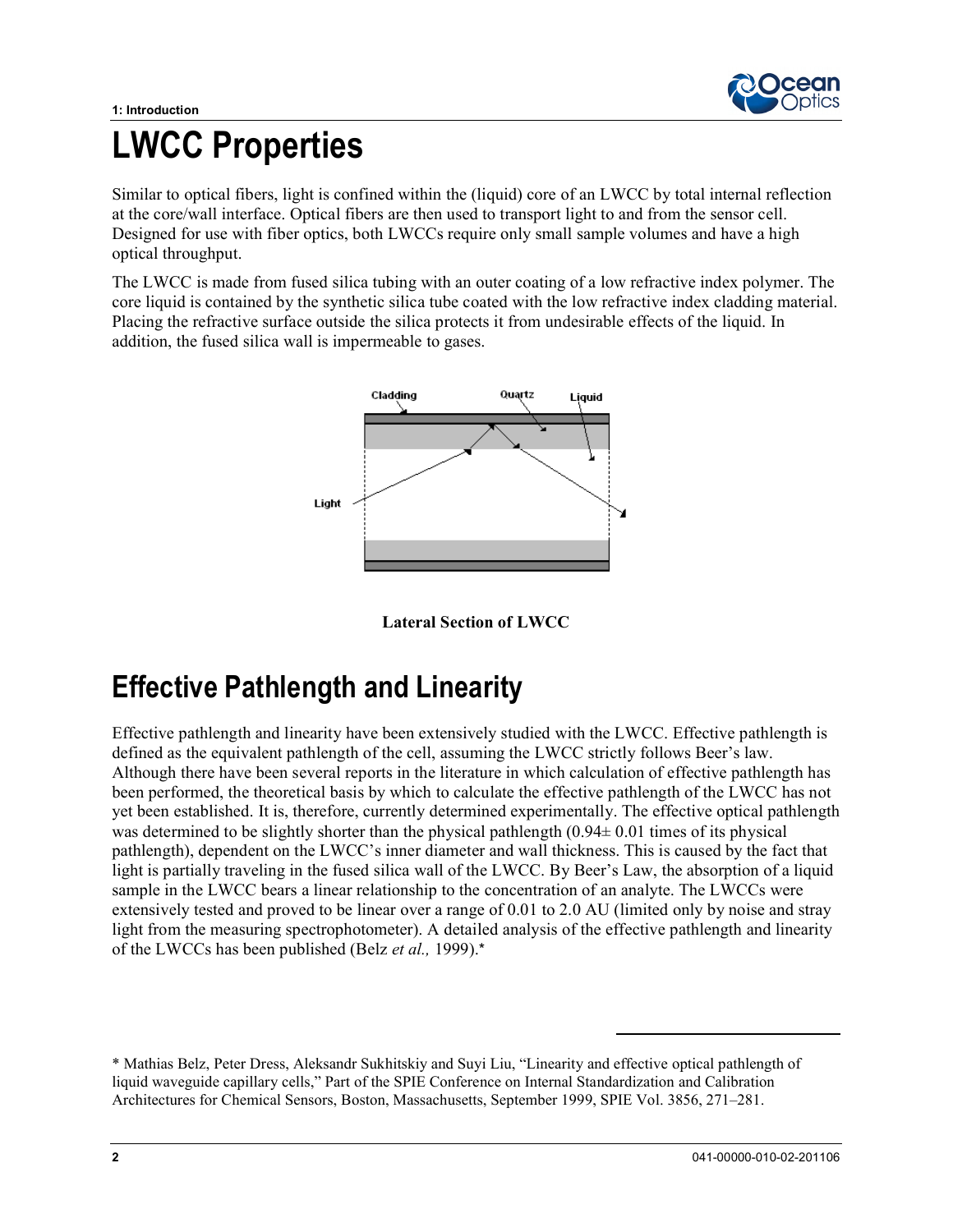<span id="page-10-0"></span>

### **Pressure and Flow Rate**

<span id="page-10-1"></span>The applied pressure and fluid flow rate through the LWCC obeys the Hagen-Poiseuille relationship. Flow is proportional to pressure and to the fourth power of the diameter of the fluid capillary, as well as reciprocal to the length of the capillary and fluid viscosity. A one-meter length of 550 µm ID waveguide requires approximately 1.5 PSI for water flow of 1 mL/min.

### **Mechanical Properties**

<span id="page-10-2"></span>Maximum hydrostatic pressure that the LWCC can withstand has not yet been determined. It has been operated at 100 to 200 PSI without observed malfunction (a silica capillary with a similar structure has been reported to withstand pressures of at least 2000 PSI).

### **Light Throughput of Fiber Optic Cables**

The graph below compare three different fiber optic cables (400μm, 500μm and 600μm) used with the LWCC. The 500 and 600 µm fibers are recommended to obtain maximum light throughput on the LWCC. While the 400μm fibers are compatible with an LWCC, you can expect an approximate 50% decrease in light throughput.

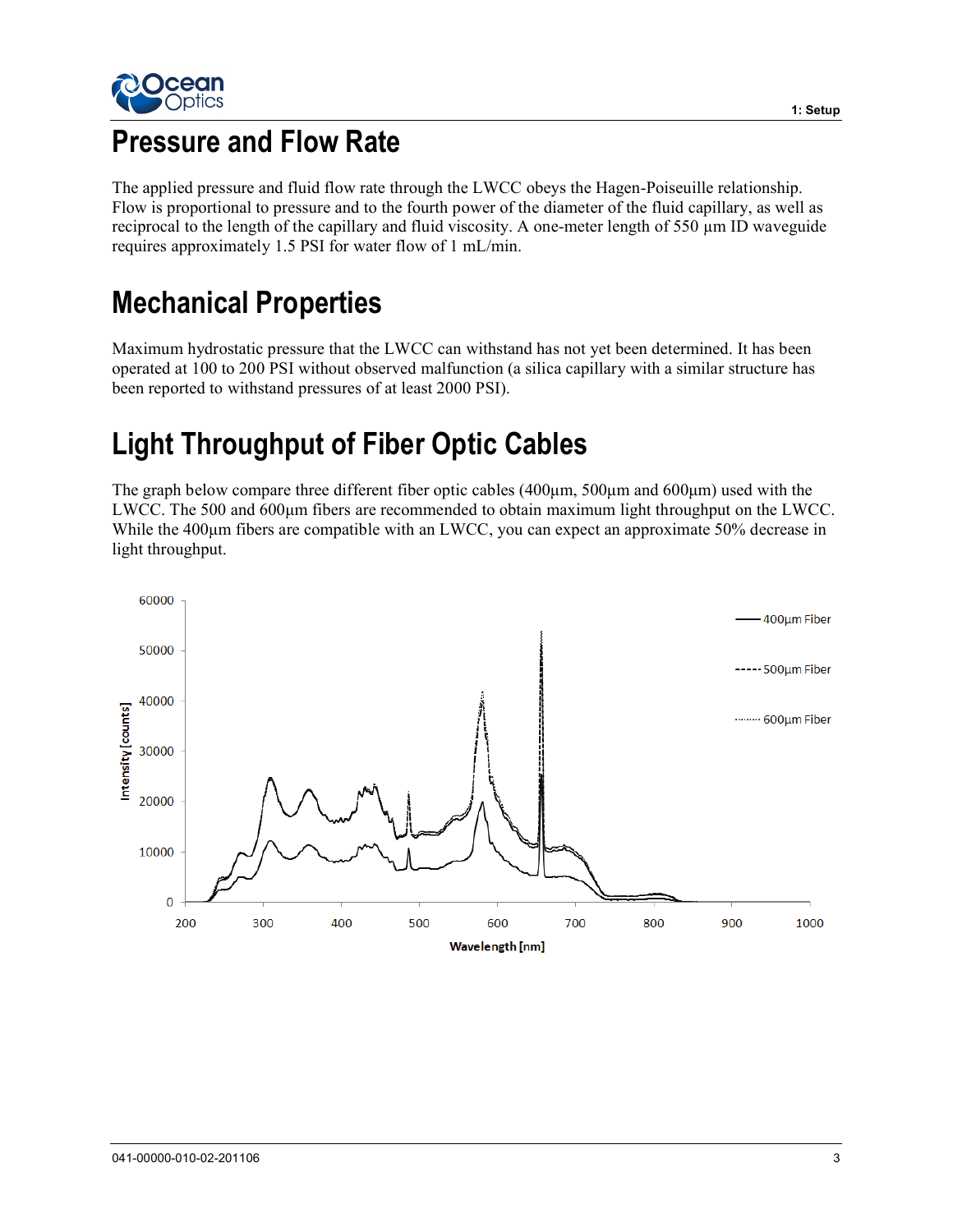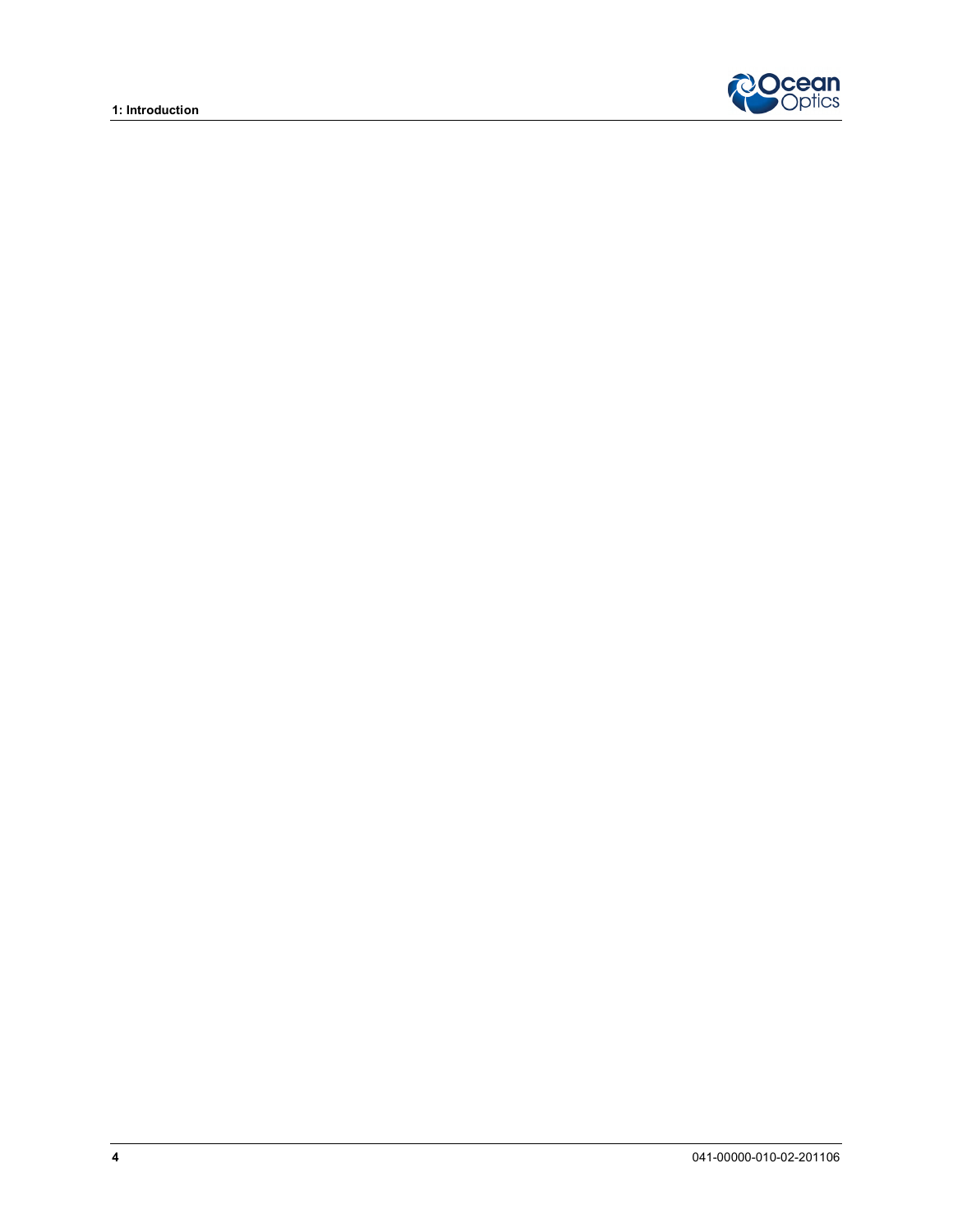# **Chapter 2**

# **Setup**

# <span id="page-12-2"></span><span id="page-12-1"></span><span id="page-12-0"></span>**Overview**

Setting up your LWCC involves unpacking the device and making fiber and plumbing connections.

# **Unpacking the LWCC**

<span id="page-12-3"></span>Upon receipt of this instrument, make a thorough inspection of the contents and check for possible damage. Note any missing cartons or obvious damage to cartons on the delivery receipt before signing. Report concealed loss or damage at once to the carrier and request an inspection (see *[Claims and Returns](#page-3-0)* for information on returns). Call Ocean Optics if any parts are missing.

### **Contents**

<span id="page-12-4"></span>Your LWCC package should contain the following:

- □ LWCC unit
- $\Box$  Luer-fitted PEEK connectors with caps (package of 2)
- Quality Control document Contains the effective optical pathlength of the cell for this LWCC unit

### **Other Accessories Not Provided**

The following accessories for your LWCC are required, but must be ordered separately:

- $\Box$  500 or 600 µm Fiber optic cables (2)
- Detection system including either a spectrophotometer, or a spectrometer and a light source

In addition, an optional Waveguide Cleaning Kit (LPC-CLEANKIT) is available from Ocean Optics. This kit is recommended for cleaning the LWCC between uses and sample runs.

Visit our website at **[http://www.oceanoptics.com](http://www.oceanoptics.com/)** for a complete list of Ocean Optics products.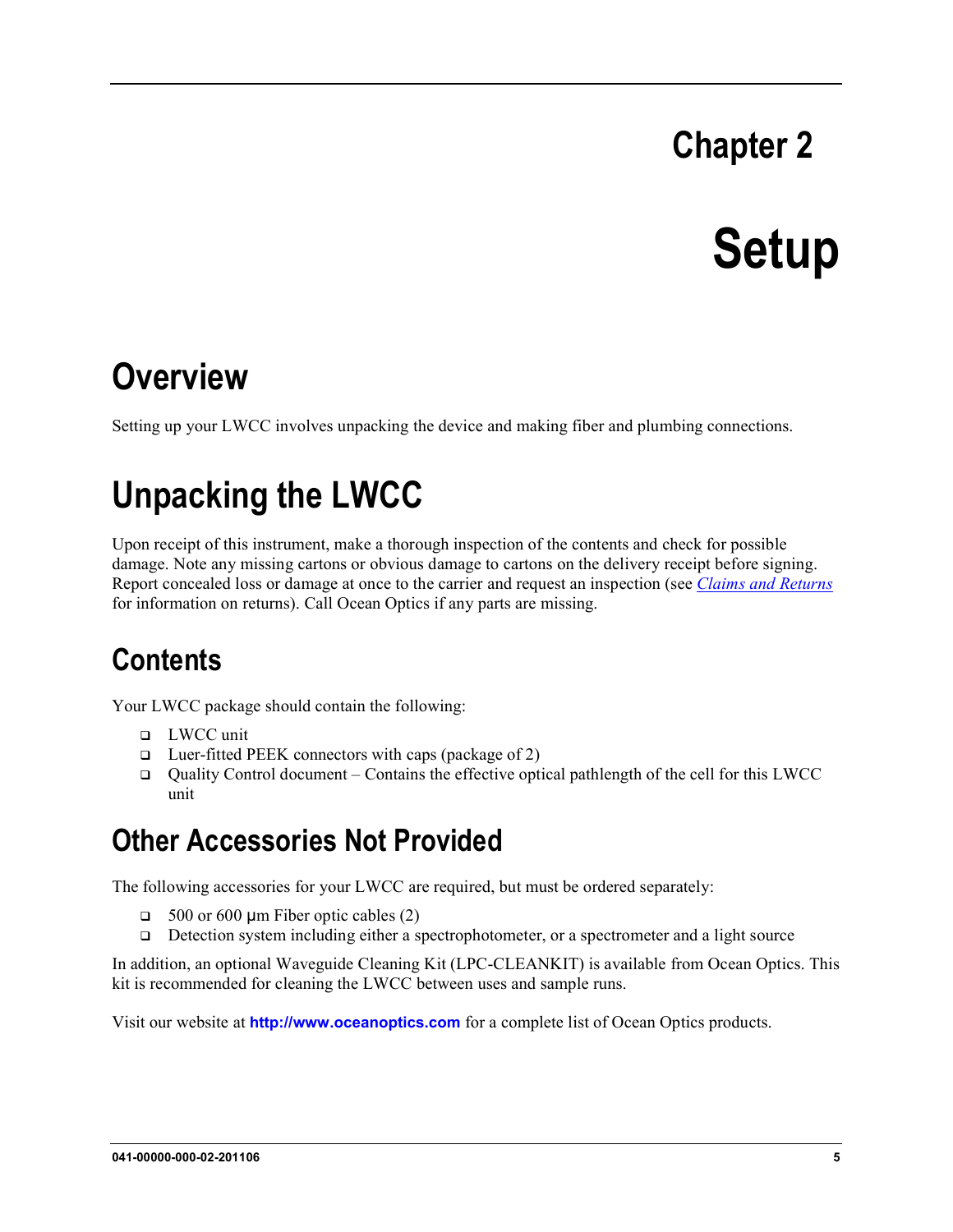

# <span id="page-13-0"></span>**Connections**

<span id="page-13-1"></span>The following connections must be made to use your LWCC:

- Plumbing (Liquid Port) Connections
- Fiber Connections

## **Plumbing Connections**

On the front panel, there are two plumbing feed-through (liquid) ports labeled **SAMPLE IN** and **SAMPLE OUT**. It does not matter which one is used for the plumbing input or the plumbing output. However, if an inline filter is to be installed, connect it on the input side of the liquid flow path. For experimental consistency, once you have assigned which fitting will be the plumbing input and which one will be the plumbing output, try not to switch the plumbing configuration. Install the luer-fitted connectors to the ports. These fittings can be removed if the LWCC is to be connected to a fluid injection analysis system or a liquid chromatography column.

Luer fittings may be replaced with other 1/16 inch (1.64 mm) OD tubing. Loosen the small nut at the base of the luer fitting, remove the fitting, insert new tubing and tighten the nut. If a Sample Injector Kit is to be used, it will take the place of the **SAMPLE IN** connector.

The tubing goes over the plumbing fittings, which are standard ¼-28 threads. The tubing should fit snugly over the fittings and be free of leaks.

#### ► *Procedure*

1. Attach one end of the tubing to your pump. The pump used must not pump the solution so fast that the fluid pressure exceeds 45 PSI.

#### **Note**

Remember to always turn off the pump in-between taking a reference and taking sample measurements.

2. Make sure you have a proper waste receptacle for the other end of the tubing.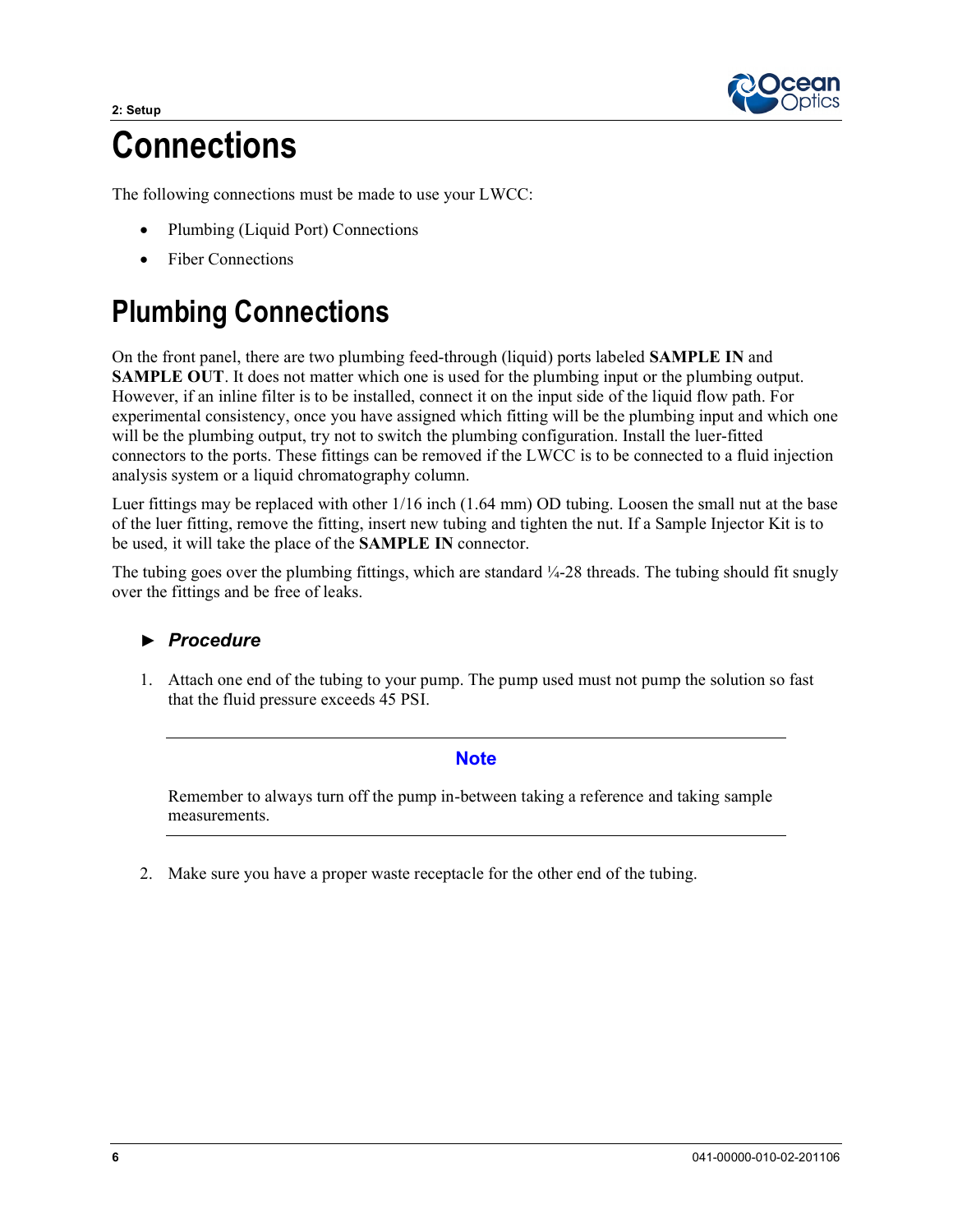



**Example LWCC Experimental Setup**

#### <span id="page-14-0"></span>**Tightening the Plumbing Connections**

The plumbing connections inside the LWCC are standard industry fittings. No maintenance is required. However, if leaks develop, the plumbing connections need to be tightened.

#### ► *Procedure*

To tighten the plumbing connections,

- 1. Remove the back panel.
- <span id="page-14-1"></span>2. Carefully slide off the top cover, being careful not to damage or pinch the tubing or fiber.
- 3. Hand-tighten the fittings and reassemble the cover and back panel.

### **Fiber Connections**

#### **Caution**

**Unlike electric cables, fiber optic cables are fragile as they contain glass and are subject to breakage. Avoid sharp bends in the cables and protect them from impact or permanent damage can result.**

The light source and detector connect to the LWCC via two SMA-terminated fiber optic patch assemblies with a core diameter of 500 or 600  $\mu$ m. For convenience only, each LWCC has the fiber optic connections marked as **LIGHT IN** and **LIGHT OUT.** The fiber optic connections are interchangeable in that either connector can be used to connect to the light source or to the spectrometer. Use these fiber optic connections to connect the LWCC to a light source and spectrometer (detector) module of your spectrophotometer system.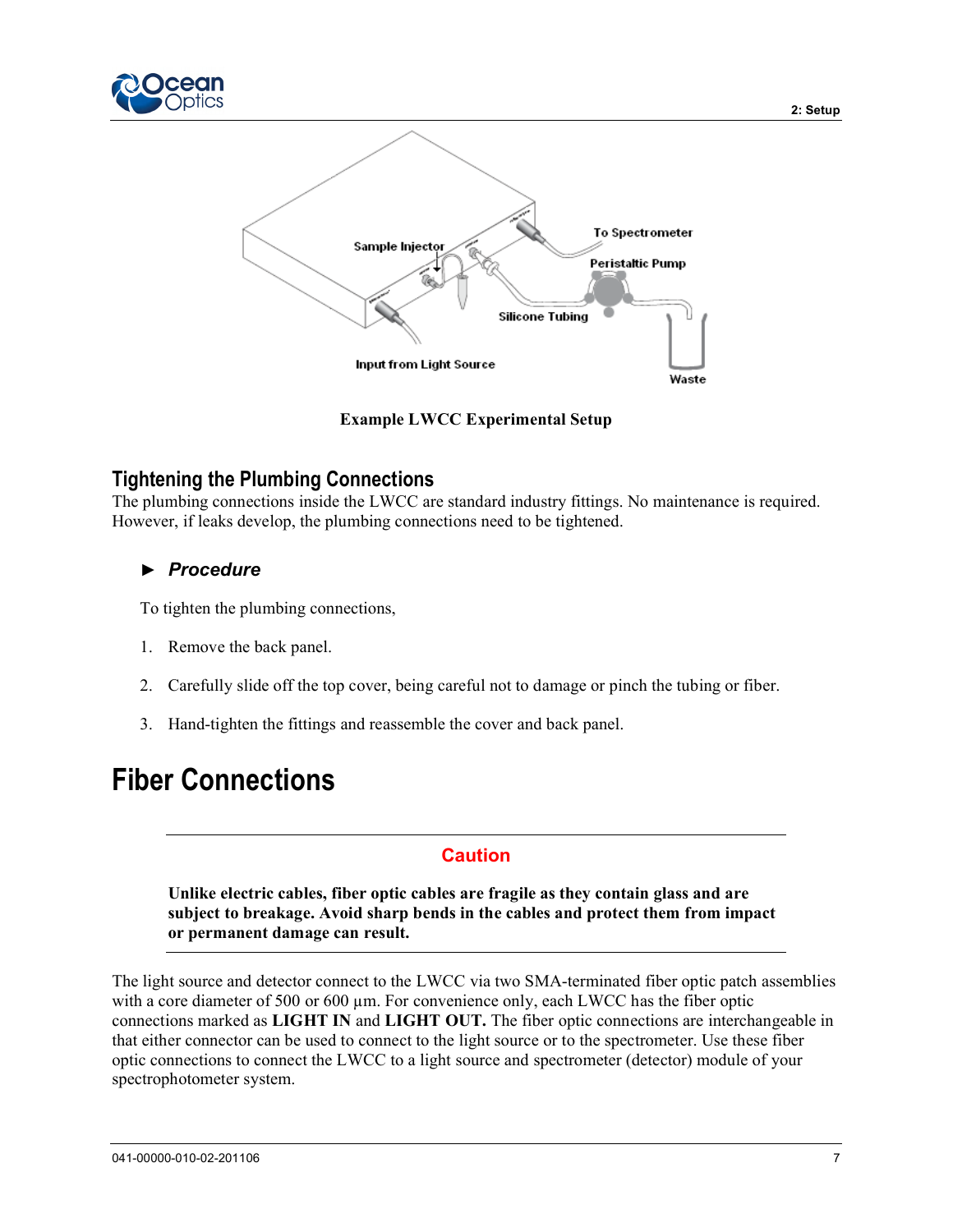

The fiber inside the LWCC has a core diameter of 500 μm.



#### ► *Procedure*

To connect the optical fibers,

- 1. Attach one end of an illumination fiber to a port on the LWCC.
- <span id="page-15-0"></span>2. Attach the other end of the fiber to your light source.
- 3. Attach one end of a read fiber to the second port on the LWCC.
- 4. Attach the other end of the fiber to your spectrometer.

# **Assessing if the LWCC is Free of Particles**

Fluids need to be relatively particle-free. Particles larger than 20  $\mu$ m can be trapped inside the tubing and can then block or scatter a significant amount of light.

#### ► *Procedure*

To rid the LWCC of particles, follow these steps:

1. Pump the sample fluid through the LWCC.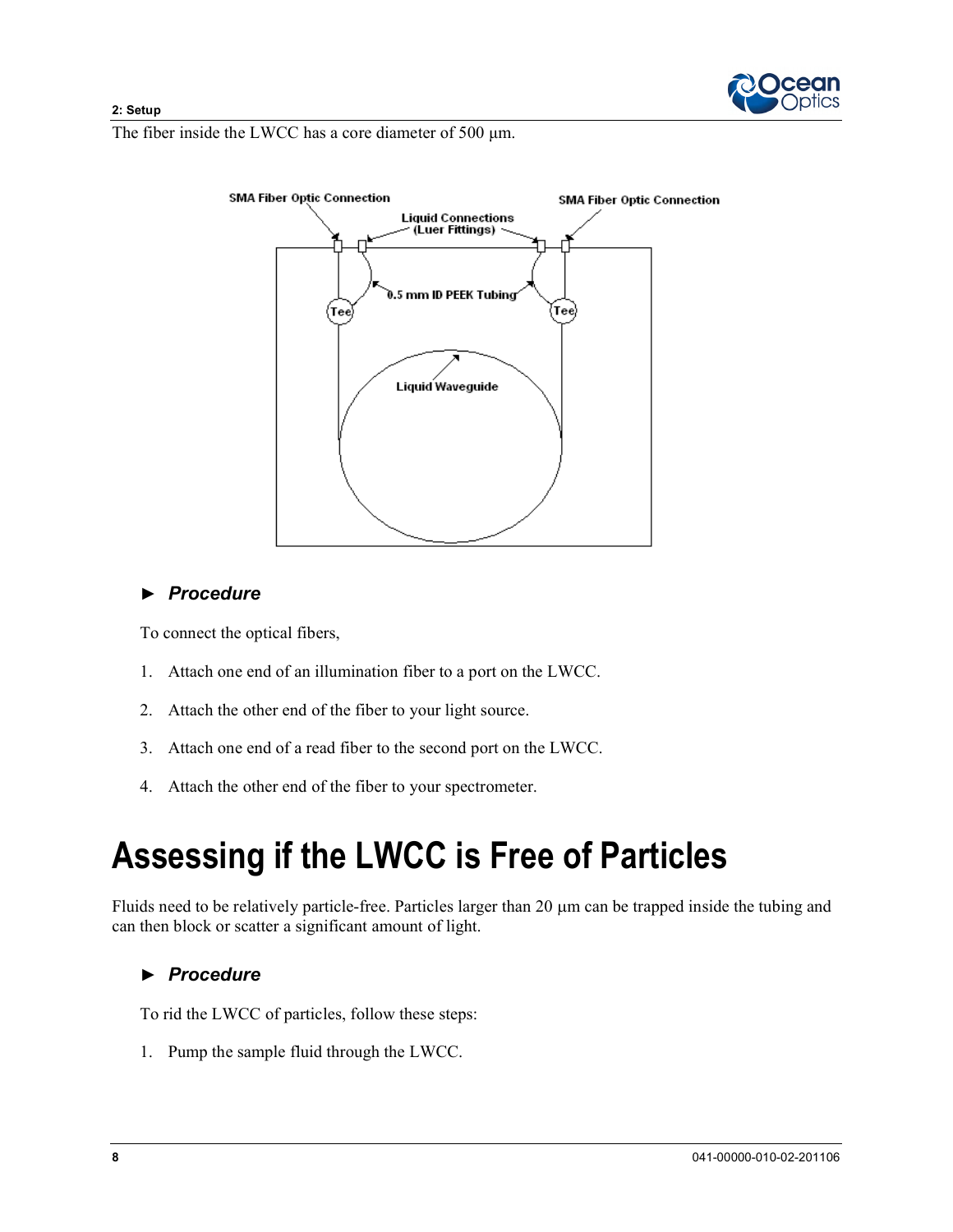

- 2. While in Scope Mode, save a dark spectrum with the light source off and a reference spectrum with the light source on.
- 3. Continue to pump the sample fluid and switch to the Absorbance Mode. Ideally, you should see a spectrally flat line (see *Example Spectra* below). Particle effects manifest themselves as an exponentially decreasing curve from shorter to longer wavelengths. The length of time that you pump the sample and the magnitude of the absorbance peak depend upon the time required and the minimum detectable absorbance value for your specific analyses. Prefiltering of the sample may be required to eliminate this exponentially decreasing absorbance spectrum if it is significant to your analyses.

The following sample fluorescence spectra of quinine sulfate solution were obtained with an S2000 Fiber Optic Spectrometer (100 µm slit, L2 Detector Collection Lens) and 1-meter LWCC with built-in 365-nm excitation source. The integration period was 500 milliseconds. Intensity was linear with concentration. The lowest detectable concentration of the sample was  $\sim 0.5$  ppb.



**Example Spectra**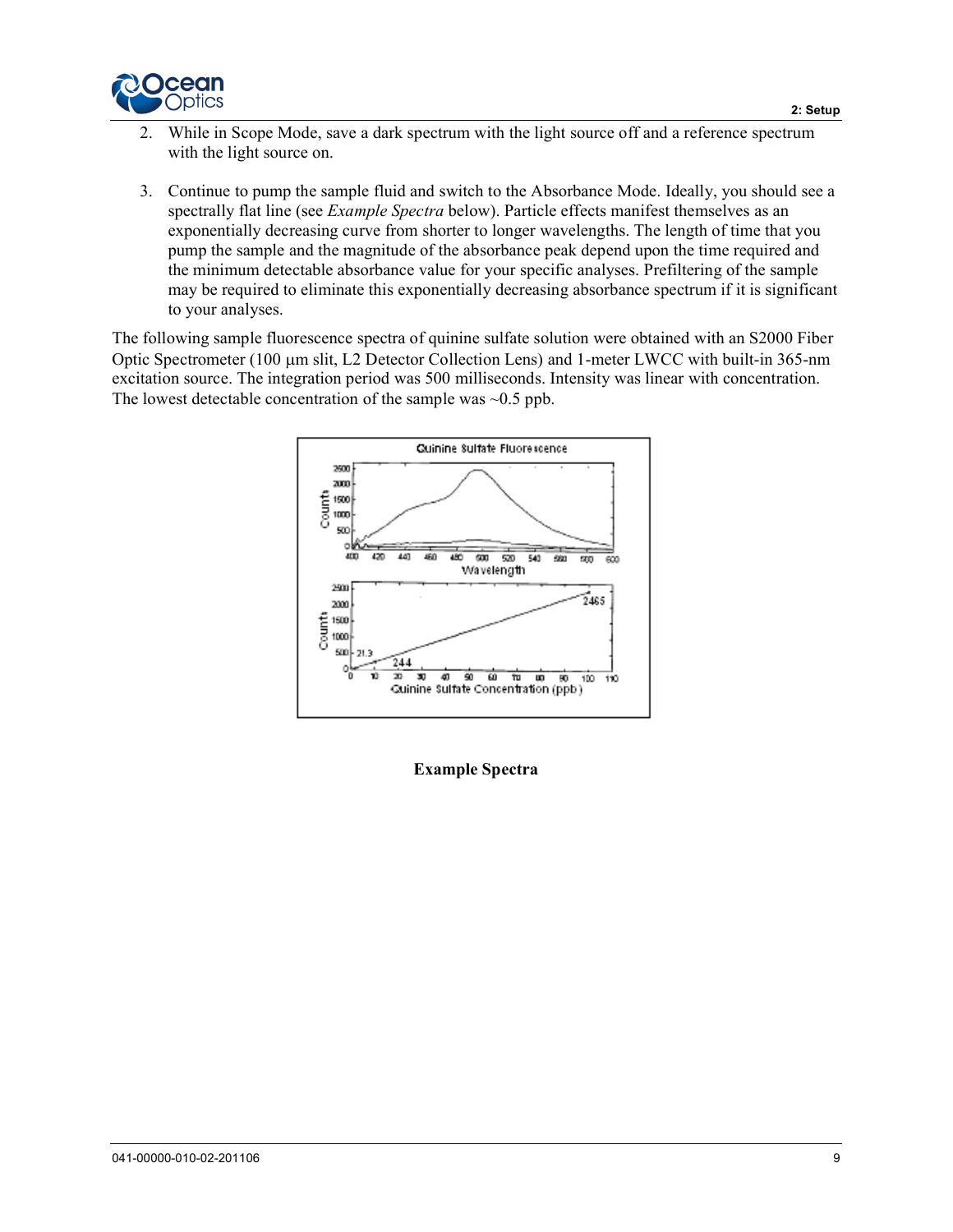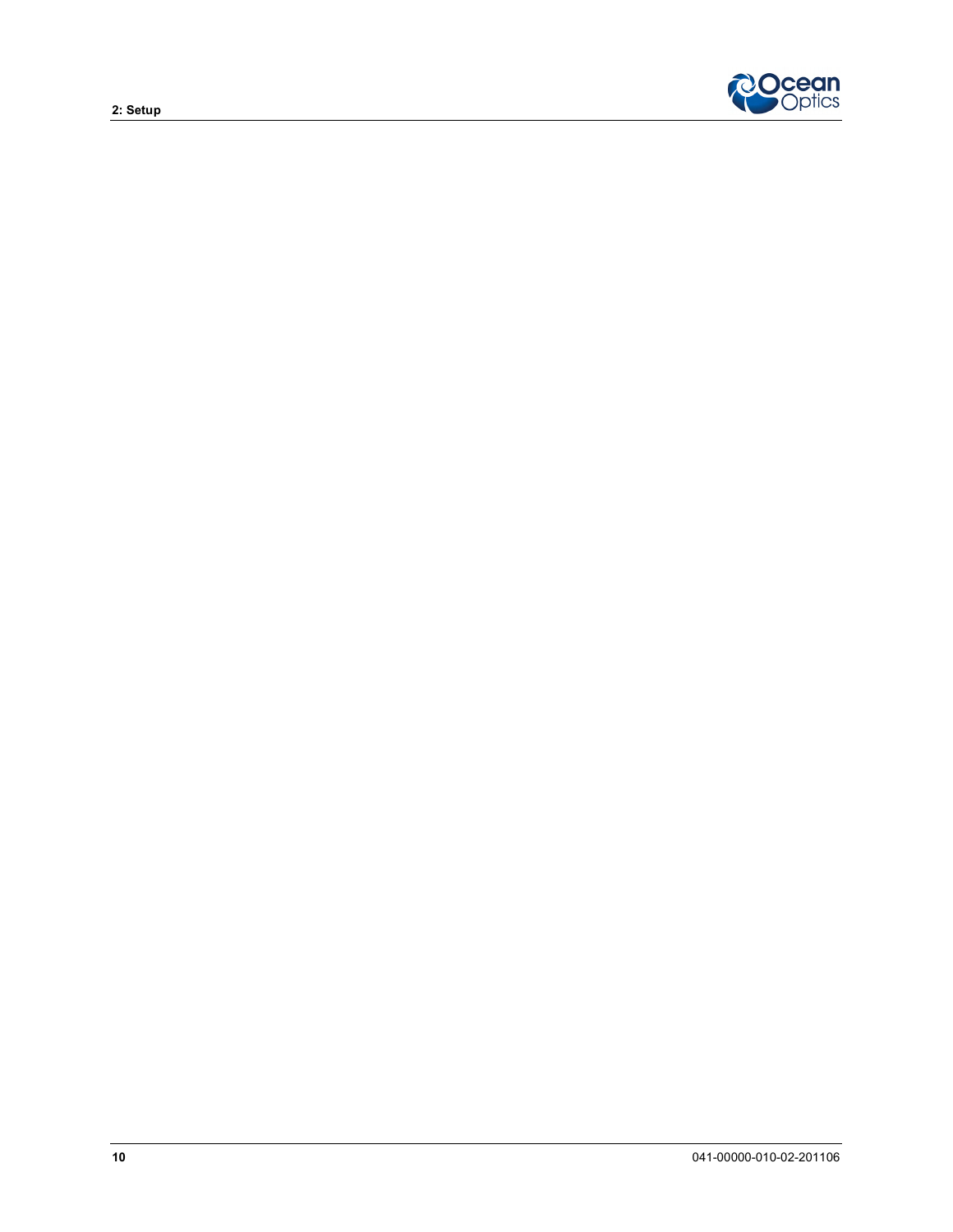# **Chapter 3**

# **Operation**

## <span id="page-18-1"></span><span id="page-18-0"></span>**Overview**

Using your LWCC system you can measure liquids

- In a continuous flow, or
- Using discrete samples

#### **Caution**

**Materials exposed to fluid in the LWCC are CTFE, PEEK and fused silica. Any chemical that could harm these substances should not be used in the LWCC. For example, hydrofluoride (HF) dissolves silica, and PEEK can be damaged by concentrated sulfuric and nitric acids (40% w/w or greater).**

<span id="page-18-2"></span>Keeping the LWCC clean is essential for a stable result. See *[Cleaning](#page-21-0)* in Chapter 4: *[Maintenance](#page-20-0)*.

## **Measuring in a Continuous Flow**

#### ► *Procedure*

- 1. To help prevent clogging the ports, filter all samples using a 0.2µm vacuum filtration disc before injection into the LWCC.
- 2. Connect the LWCC to a light source and a detector with fiber optic cables.
- 3. Clean the LWCC using the standard cleaning procedure described in Chapter 4: *[Maintenance](#page-20-0)*.
- 4. Connect the liquid source to the LWCC system. The standard Luer fitting at the LWCC input and output can be replaced with  $\frac{1}{16}$ -inch (1.64 mm) tubing if necessary. A pressure of approx. 1.5-3.0 PSI is necessary to run liquid through the LWCC.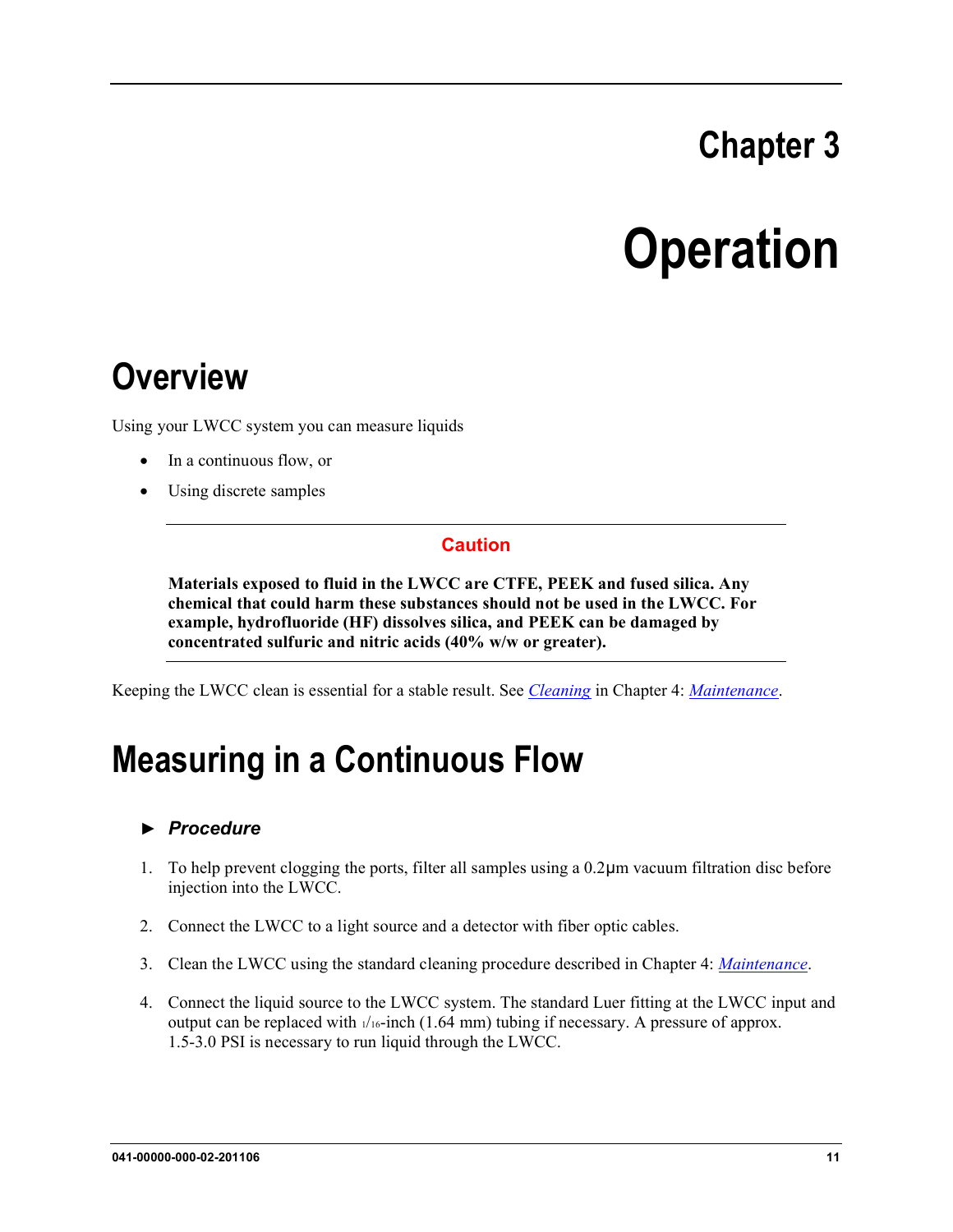

<span id="page-19-0"></span>5. Flush the LWCC with de-ionized water or experimental buffer solution using a pump or a syringe at a rate of 1mL/minute and observe the light intensity or absorbance baseline on the detector. Continue flushing until the signal is stable. (See *[Troubleshooting](#page-22-1)* in Chapter 4: *[Maintenance](#page-20-0)* if the signal does not stabilize appropriately.)

## **Measuring Discrete Samples**

Discrete samples can be measured with the LWCC by introducing the sample with a syringe. Sample volumes approximately  $1.5 - 3$  times the cell volume are necessary to fill the LWCC. When injecting a sample or reference solution, apply consistent hand pressure to the syringe. Small variations in baseline levels may result from using this method.

#### ► *Procedure*

- 1. Using fiber optic cables, connect the LWCC to a light source and a detector.
- 2. Clean the LWCC using the standard cleaning procedure described in Chapter 4: *[Maintenance](#page-20-0)*.
- 3. Flush the LWCC with de-ionized water or experimental buffer solution using a syringe and observe the light intensity or absorbance baseline on the detector until the signal is stable.
- 4. Introduce the sample *slowly* into the LWCC with a syringe using steady pressure to avoid generating air bubbles.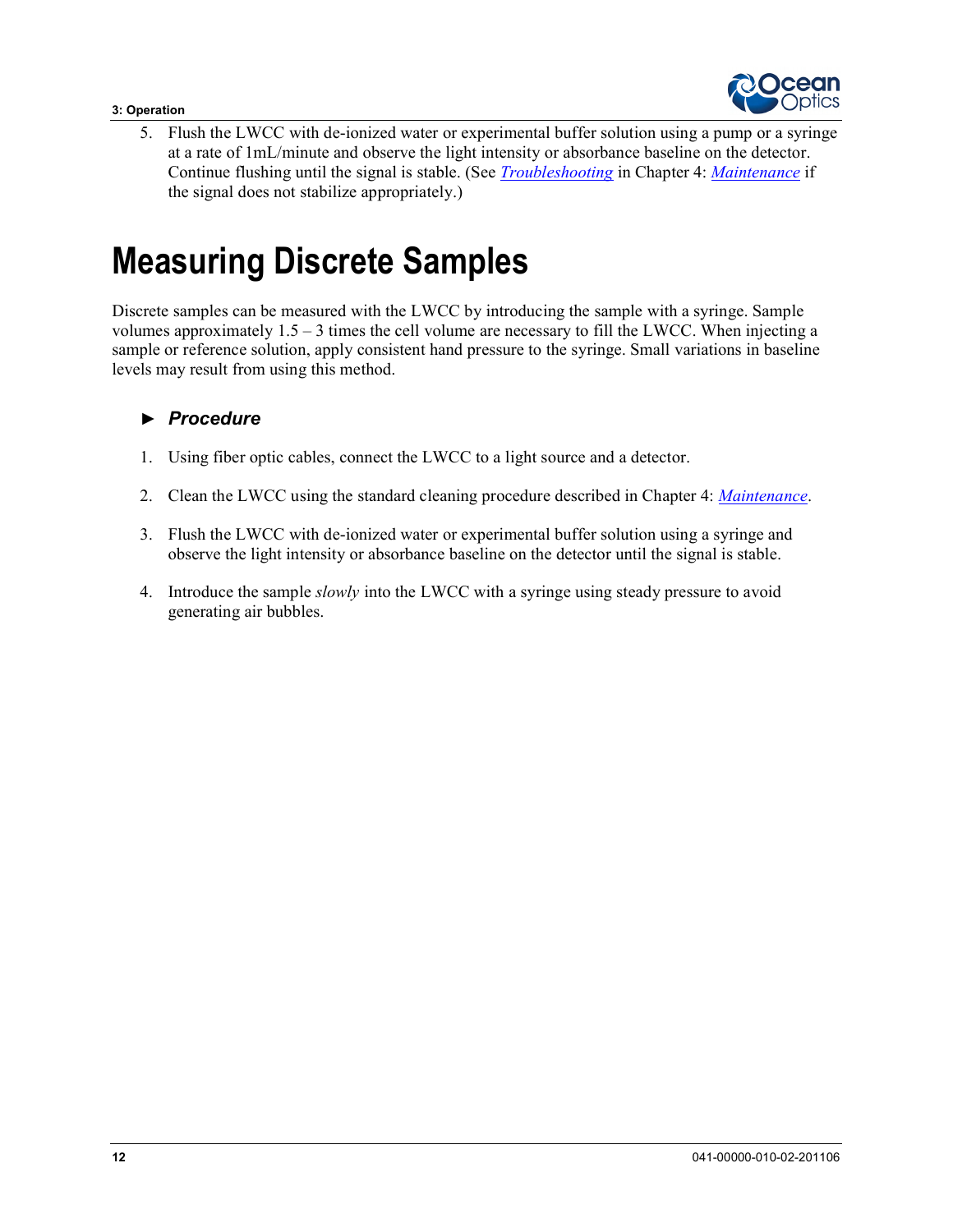# **Chapter 4**

# **Maintenance**

# <span id="page-20-2"></span><span id="page-20-1"></span><span id="page-20-0"></span>**Overview**

Thorough and consistent cleaning routines are essential for maintaining the instrument and ensuring optimal operation.

# **Tips to Avoid Contamination**

The following information about contamination has been collected during the development and testing of the LWCC:

- Most syringe filters contain some contaminants that absorb UV (probably the plastic mold release agent). The first few milliliters of solution coming from a new filter will have some absorption in the UV range due to the mold release agent.
- The first two loads of solution from most new plastic syringes often have some contamination that absorbs UV. In addition, when plastic syringes are used to transfer organic solvents, the rubbery gasket material in the plunger absorbs some of the chemical. If the syringe is later used to transfer aqueous solution, the chemical will slowly leach out. Since most organic solvents have an absorbance in the UV range, the liquid initially released from the syringe might be found to have a different spectrum than the last of the liquid in the syringe, the latter having been contaminated by the chemical in the plunger. Some commonly used organic solvents with relatively low UV absorption that are suitable for UV detection in conventional spectrometers might not be problem-free when used in the LWCC.
- A beaker of freshly filtered water sitting overnight in open air will probably have an increased absorbance in the UV range because of dust from the air or growth of microorganisms.
- Some plastic tubing release a substance that absorbs UV. In lab tests, silicone tubing used in a peristaltic pump constantly released a contaminant even after a week of washing.
- A bubble in the LWCC will result in unstable readings. Additional liquid circulating through the device will usually push the bubble out. If the bubble doesn't clear easily, try introducing a larger bubble followed by liquid. This will usually pick up a small bubble that may cling and cause problems.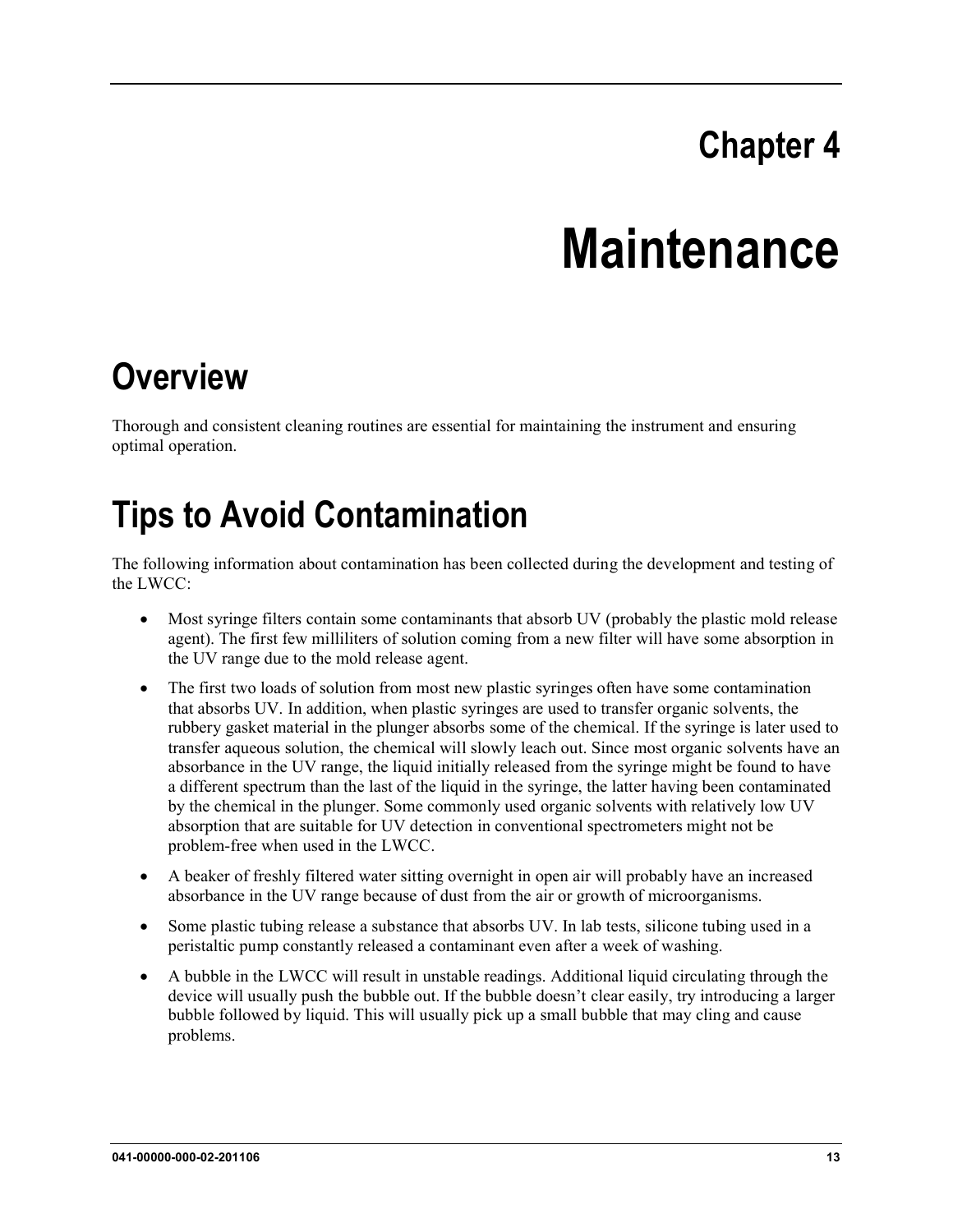#### <span id="page-21-0"></span>**4: Maintenance**



 Avoid introducing particulate matter into the LWCC. If they are trapped in the LWCC, particles can scatter light and may cause unstable spectrometer readings. The LWCC contains two potential bottlenecks at the fiber-capillary interface. For the 550 µm ID waveguide, the bottlenecks are 75  $\mu$ m-wide ring gaps. If a particle larger than 60  $\mu$ m is forced into the waveguide and trapped there, it can take a lot of effort to remove it. Due to the diverse applications of LWCC, no in-line filter can be installed which will fit all users' needs. It is imperative, therefore, that a proper in-line filter be added to the LWCC if the solution contains large particles. When the LWCC is directly connected to a chromatography column, a filter might not be necessary.

# **Cleaning**

Before and after each usage of the LWCC, it is recommended that cleaning be performed. A Waveguide Cleaning Kit made especially for the LWCC is available from Ocean Optics (LPC-CLEANKIT).

#### ► *Procedure*

To clean your LWCC, use the following procedure:

- 1. Connect exit tubing (silicon or equivalent) from the OUTFLOW port of the LWCC to a waste container.
- 2. Rinse the cell thoroughly using Ultra Pure water.
- 3. Obtain a new reference intensity and take a baseline absorbance reading.
- 4. Fill a 1 cc syringe with "Cleaning Solution 1" and inject it into the LWCC's INFLOW port via the Luer fitting adapters provided with your LWCC.
- 5. Fill a 1 cc glass-type syringe with "Methanol Solution 2" and inject it into the INFLOW port of the LWCC.
- 6. Fill a 1 cc syringe with "HCl Solution 3" and inject it into the INFLOW port of the LWCC.
- 7. Flush out cleaning solutions with distilled Ultra Pure, reverse osmosis, or equivalent quality water and take an absorbance reading.
- 8. Repeat these cleaning cycles until a stable absorbance signal can be obtained.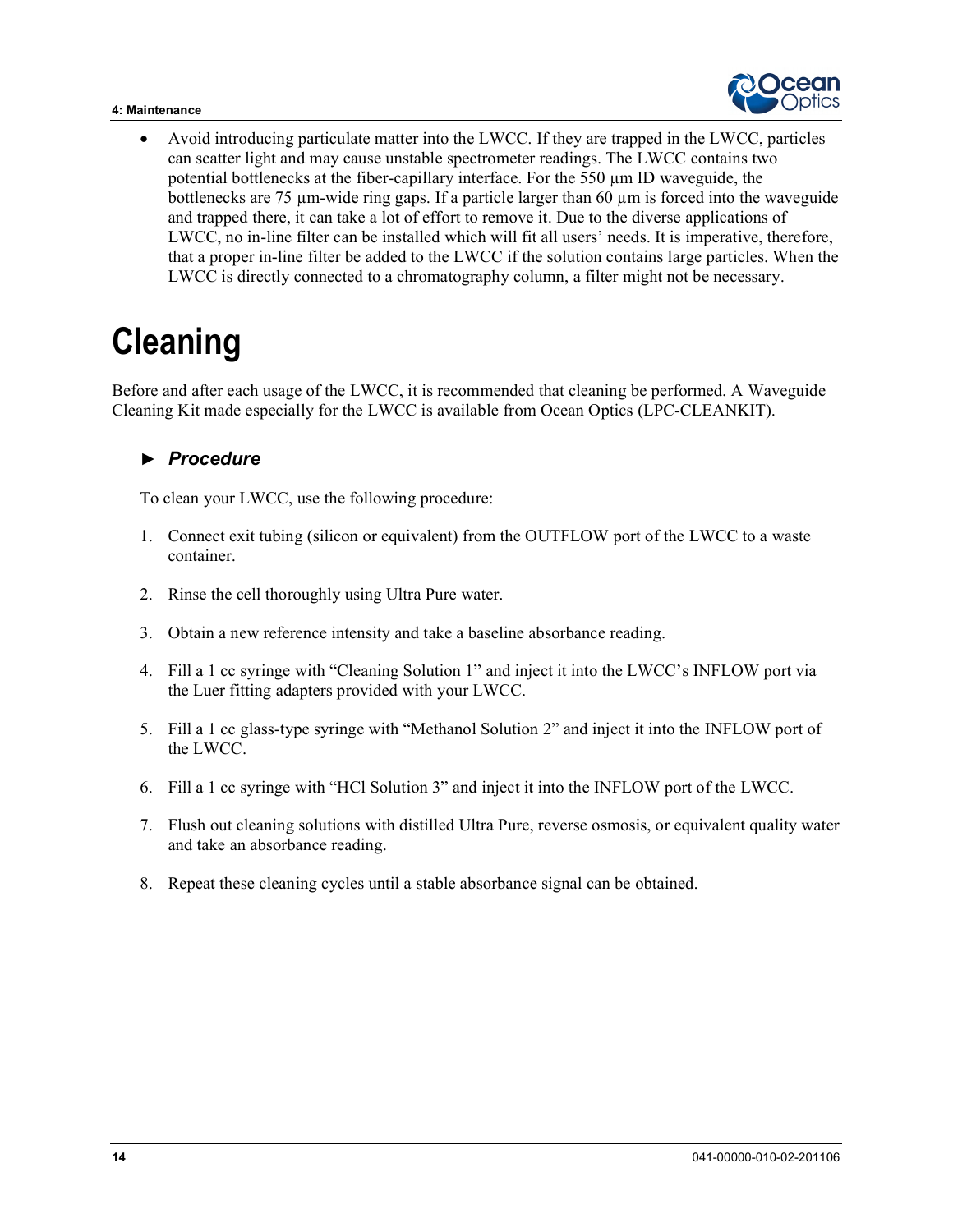<span id="page-22-0"></span>

## **Instrument Storage**

#### **Caution**

**Do not partially dry the LWCC and leave it open to the air. Oxygen in the air may facilitate the growth of microorganisms inside the device.**

<span id="page-22-1"></span>To store the instrument, clean the LWCC and then fill it with an 80/20 solution of distilled water/methyl alcohol. Seal the INFLOW and OUTFLOW ports using either the caps provided or an alternative.

# **Troubleshooting**

The LWCC is a highly sensitive device, and it is extremely important to keep it clean. This is especially important when working in the ultraviolet range, where unexpected results can often be produced by contamination of the experimental solution. The high sensitivity of the LWCC may create some problems that can be easily overcome with care and forethought. Therefore, you may need to develop new skills in handling both the equipment and the samples being examined.

| <b>Typical Contamination Effect</b>                                                               | <b>Possible Cause(s)</b>                                                                                               | <b>Suggested Solution(s)</b>                                                                                                                                                                       |
|---------------------------------------------------------------------------------------------------|------------------------------------------------------------------------------------------------------------------------|----------------------------------------------------------------------------------------------------------------------------------------------------------------------------------------------------|
| Transmission in both UV<br>and visible ranges becomes<br>low or very unstable.                    | A contamination layer (such as<br>biofilm) is sticking to the LWCC wall.<br>Or, a particle is trapped in the<br>LWCC.  | Flush the cell for 30 seconds each<br>with each of the 3 cleaning<br>solvents contained in the<br>Waveguide Cleaning Kit.                                                                          |
|                                                                                                   |                                                                                                                        | <b>OR</b>                                                                                                                                                                                          |
|                                                                                                   |                                                                                                                        | Prepare a 5% surfectant using<br>Ultrasonic cleaning solution,<br>followed by HPLC-grade Methanol<br>and HPLC-grade 2N HCl solution.                                                               |
| Transmission in the UV<br>range is low. Transmission<br>in the visible range is OK<br>and stable. | 1. Optic fiber and silica tubing are<br>coated by a layer of metal<br>corrosion.                                       | 1. Flush with 1 N HCL                                                                                                                                                                              |
|                                                                                                   | 2. Optic fiber and silica tubing are<br>coated by a layer of organics.                                                 | 2. Flush with an organic solvent,<br>such as acetonitrile.                                                                                                                                         |
| Transmission below 250 nm<br>is low. Transmission in the<br>visible range is OK and<br>stable.    | Contamination of fiber optic cable<br>end-faces with a metal film<br>generated during repeated<br>connection attempts. | Wipe all fiber optic endfaces and<br>fiber connections (on front of the<br>LWCC) using a fiber optic foam<br>swab dipped in methyl alcohol.<br>Use of cotton swabs (Q-Tips) is not<br>recommended. |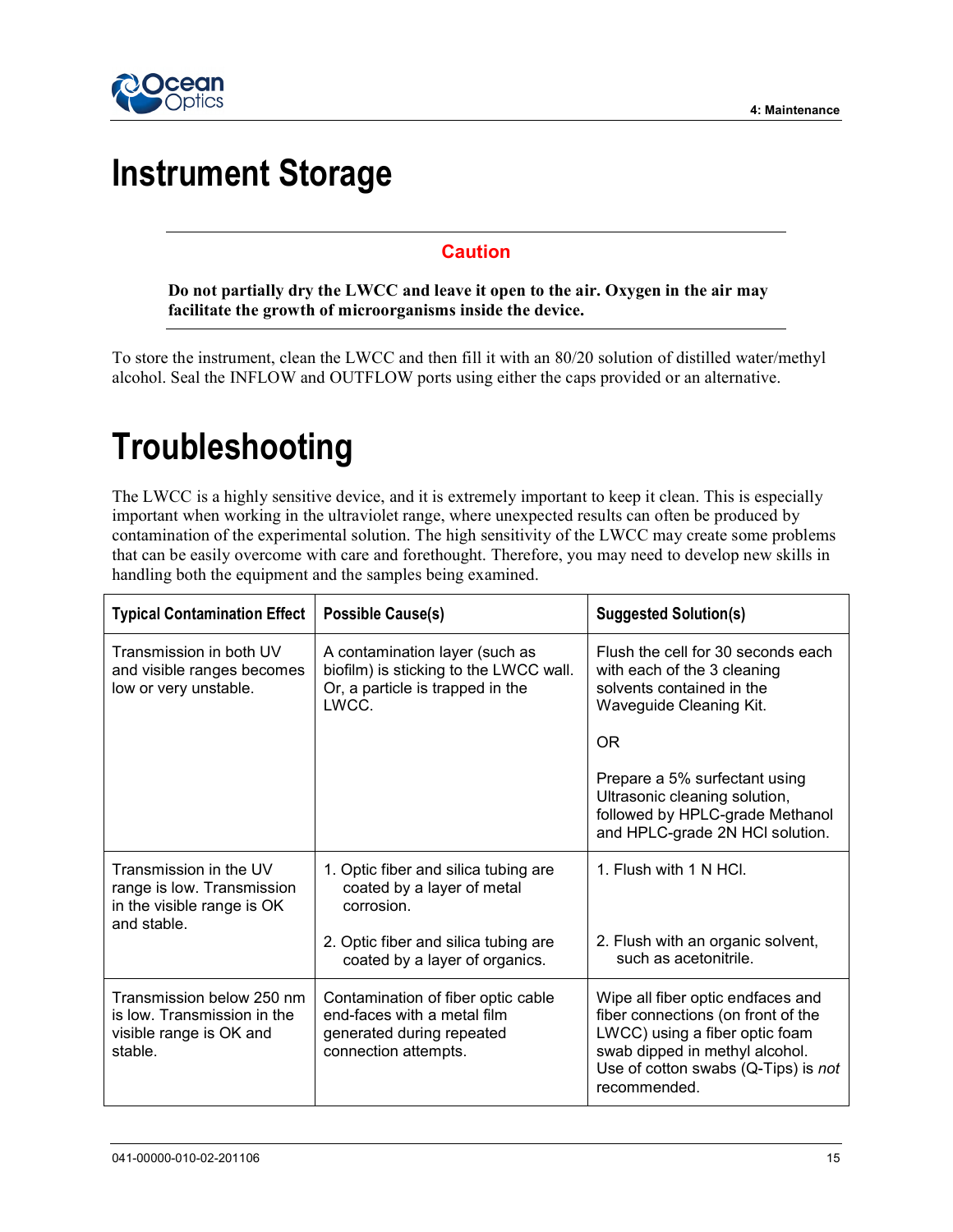**4: Maintenance**

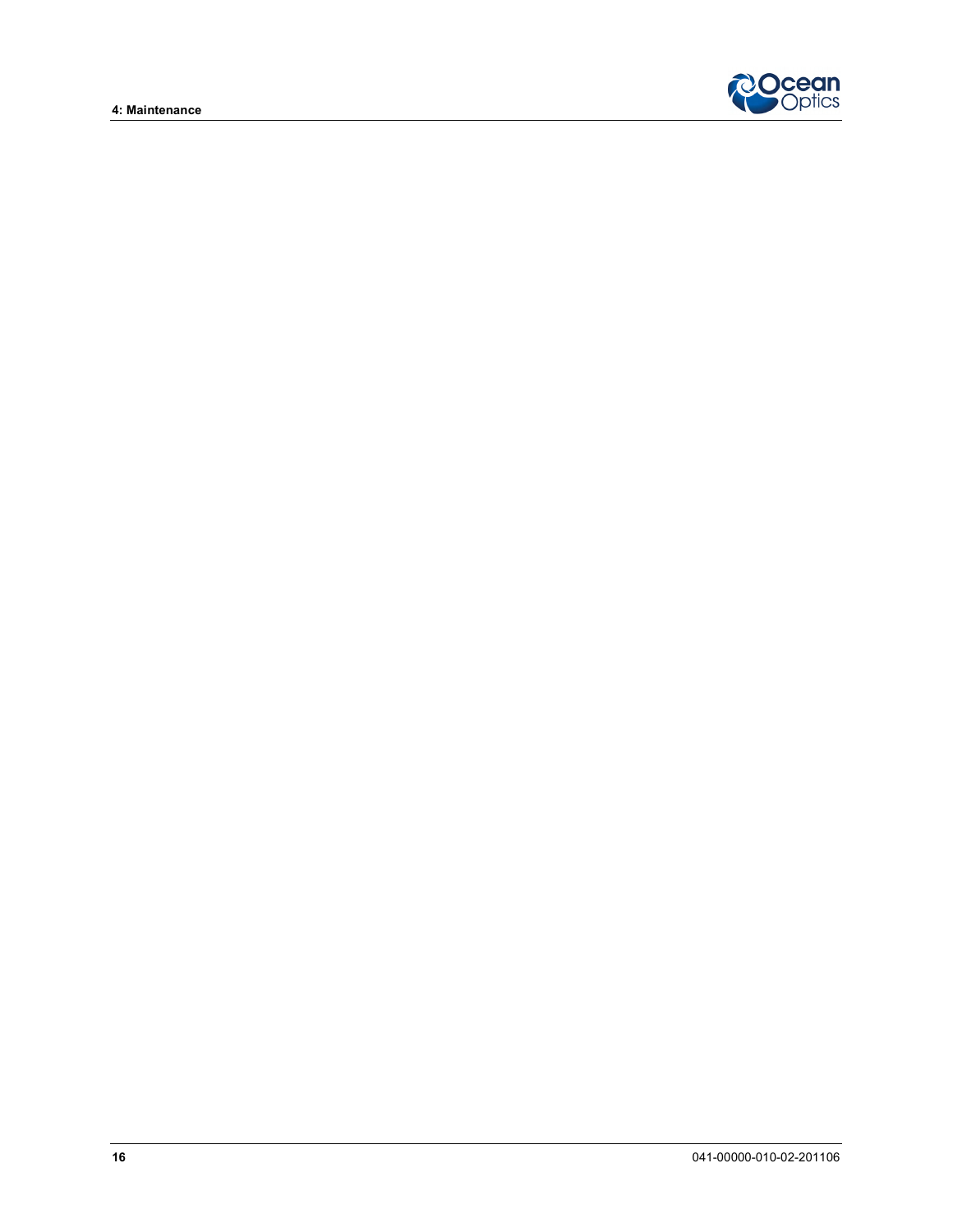# **Appendix A**

# **Specifications**

<span id="page-24-0"></span>

| <b>Specification</b>                    | Value                                                                  |
|-----------------------------------------|------------------------------------------------------------------------|
| Waveguide material                      | Fused silica tubing coated with a low refractive index<br>polymer      |
| Optical pathlength                      | 50, 100, 250, 500 cm                                                   |
| Inner diameter                          | 550 µm                                                                 |
| Internal volume                         | $~125 - 1250 \,\mu$ L                                                  |
| Sample inlet/outlet compression fitting | 1/16 in., 1/32 in.                                                     |
| Fiber core diameter                     | $500 \mu m$                                                            |
| Maximum temperature                     | $160^{\circ}$ C                                                        |
| Gas permeability of cell                | None                                                                   |
| Minimum pressures                       | $1.5 - 3$ PSI                                                          |
| Maximum pressure                        | <b>100 PSI</b>                                                         |
| Solvent resistance                      | Most organic and inorganic solvents                                    |
| Shipping weight                         | 3 lbs. (1.36 kg)                                                       |
| Path lengths                            | 1-meter, 2-meter, 5-meter (standard); custom lengths also<br>available |
| Tubing                                  | Teflon® Amorphous Fluoropolymer 2400                                   |
|                                         | ~560 µm inner diameter, ~800 µm outer diameter                         |
| Refractive index                        | 1.29                                                                   |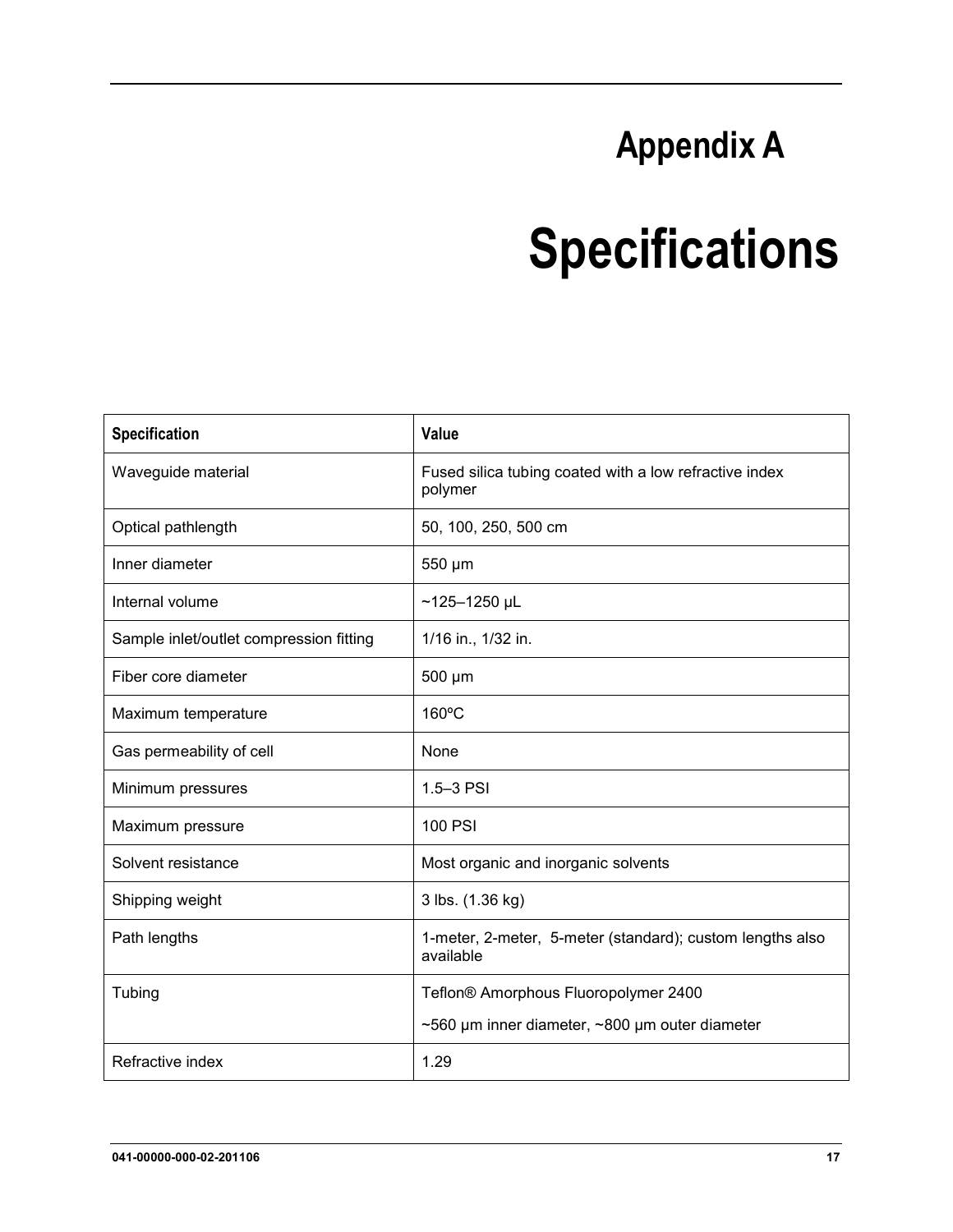

#### **A: Specifications**

| <b>Specification</b>                                                          | Value                                                                          |
|-------------------------------------------------------------------------------|--------------------------------------------------------------------------------|
| Internal volume                                                               | 125 -- 1250 µl                                                                 |
| Chemical resistance                                                           | Tubing can be altered by perfluorinated solvents,<br>FREON® 113, and Perclene® |
| Recommended optical fibers for coupling<br>to spectrometers and light sources | $500 \mu m$                                                                    |
| <b>Plumbing fittings</b>                                                      | Standard $\frac{1}{4}$ in. x 28 chromatography fittings                        |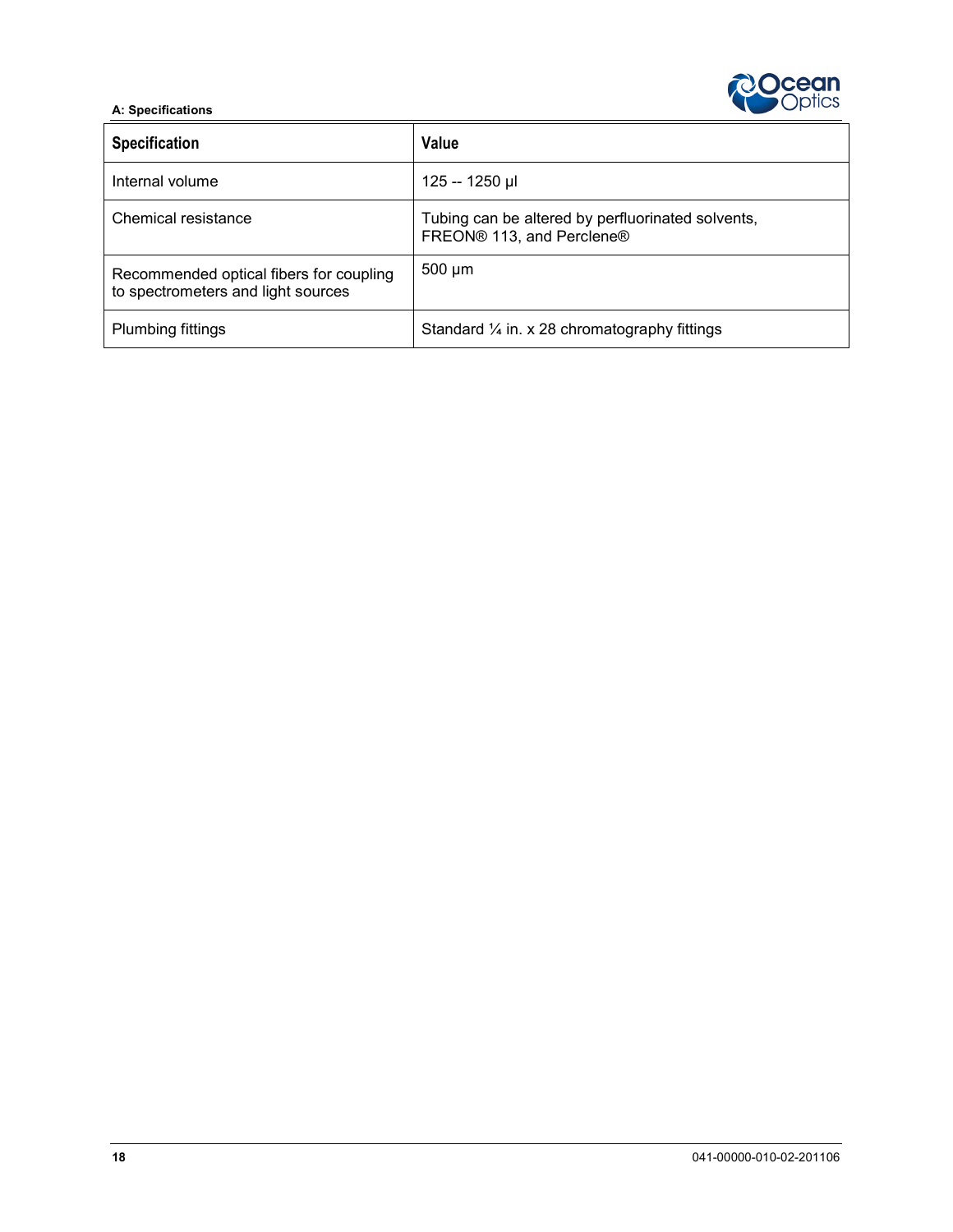# **Index**

# **A**

<span id="page-26-0"></span>accessories, 5 assessment of particles, 8

### **C**

claims, B cleaning, 14 connection, 6 fiber, 7 plumbing, 6 contamination, 13

# **D**

document audience, iii purpose, iii summary, iii

example setup, 7 spectra, 9

### **F**

**E**

fiber connection, 7 fiber optic cables light throughput, 3 flow rate, 3

## **L**

light throughput, 3 linearity, 2

### **P**

package contents, 5 particle assessment, 8 pathlength, 2 plumbing connection, 6 tightening, 7 pressure, 3 product-related documentation, iii properties, 2 PSI, 3

### **R**

returns, B

### **S**

setup, 5 specifications, 17 storage, 15

### **T**

tightening plumbing connections, 7 troubleshooting, 15

### **U**

unpacking, 5 upgrades, iii

### **W**

warranty, A